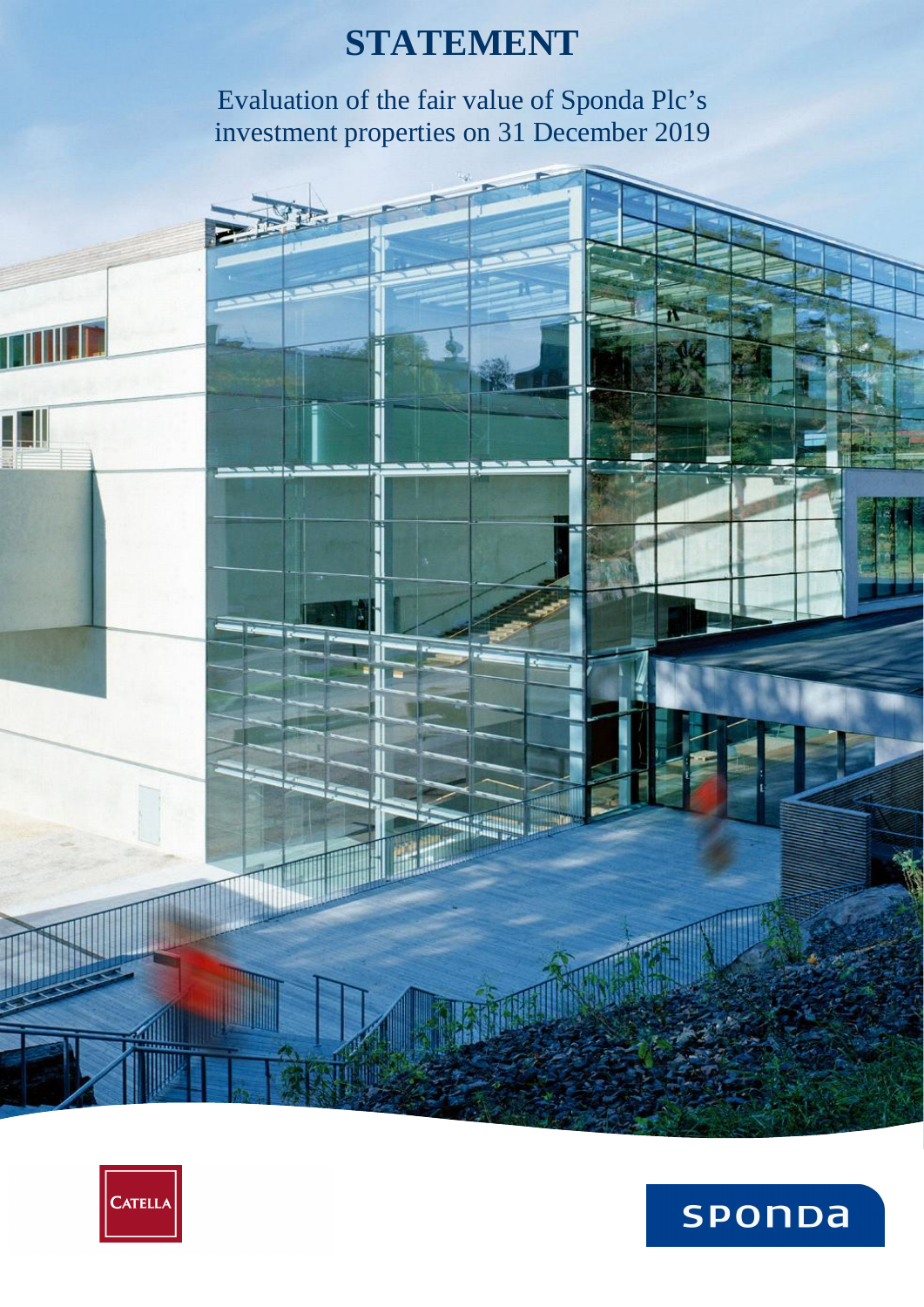

## **EVALUATION OF THE FAIR VALUE OF SPONDA PLC'S INVESTMENT PROPERTIES**

Sponda Plc (hereinafter referred to as "Sponda" or "the Company") conducts its own internal calculation of the fair value of the investment property portfolio of the Company twice a year by using a ten-year cash flow model as the valuation method. Catella Property Oy (hereinafter "Catella") audited Sponda's internal property assessment process and calculation methods in the autumn 2007 and 2015 and again in March 2017 when Sponda switched to a new cash flow model, and confirmed that these fulfil the IFRS requirements and the commonly approved valuation criteria and are carried out according to International Valuation Standards (IVS).

Starting from Q4-2012, Sponda adopted the mid-period convention for discounting cash flow instead of the previously used end-of-year method. This change accounts better for the timing of cash flow and corresponds with the prevailing market practice.

On the date of valuation, 31 December 2019, Catella reviewed the property valuations of the investment properties located in Finland that had been carried out internally by Sponda. The valuations have been prepared on the basis of *Fair Value* for financial reporting, which is defined in International Financial Reporting Standards (IFRS 13) and in International Valuation Standards (IVS 104, 90.1) as follows: "*Fair Value is the price that would be received to sell an asset or paid to transfer a liability in an orderly transaction between market participants at the measurement date.*" Investment properties' *Fair Value* is generally consistent with *Market Value*.

Catella inspected the data regarding assumptions about market rents and occupancy rates and enquired as to the net yield requirements and their effect on the fair value of the properties. In addition to the cash flow method, Catella has used the Market approach (Comparable Transaction Method) as a verifying method when analysing the fair value of the properties.

Development properties, trading properties and properties located in Russia are not included in Catella's inspection, nor has Catella inspected the value of the unused building rights related to some of the properties in the portfolio.

In a few properties, a cursory inspection was carried out in December 2011, but for most properties Catella has not carried out any inspections during this valuation period nor on any earlier occasions. We have relied on the data on leasable area, tenancy schedules and operating expenses as provided to us by Sponda in table format; the actual lease agreements have not been inspected.

Catella has reviewed the internal valuation of Sponda's investment property portfolio in accordance with the requirements of the RICS Valuation, Global Standards (July 2017) and the International Valuation Standards (IVS 2017). The review of Sponda's internal property valuations and this statement has been conducted for a financial statement for Sponda Plc and it may not be used for any other purpose without the prior written consent of Catella Property Oy. We confirm that Catella's valuation experts have conducted the review of Sponda's internal property valuations as independent, external and authorised property valuers approved by the Central Chamber of Commerce. We are not aware of any conflicts of interest arising in the execution of this assignment.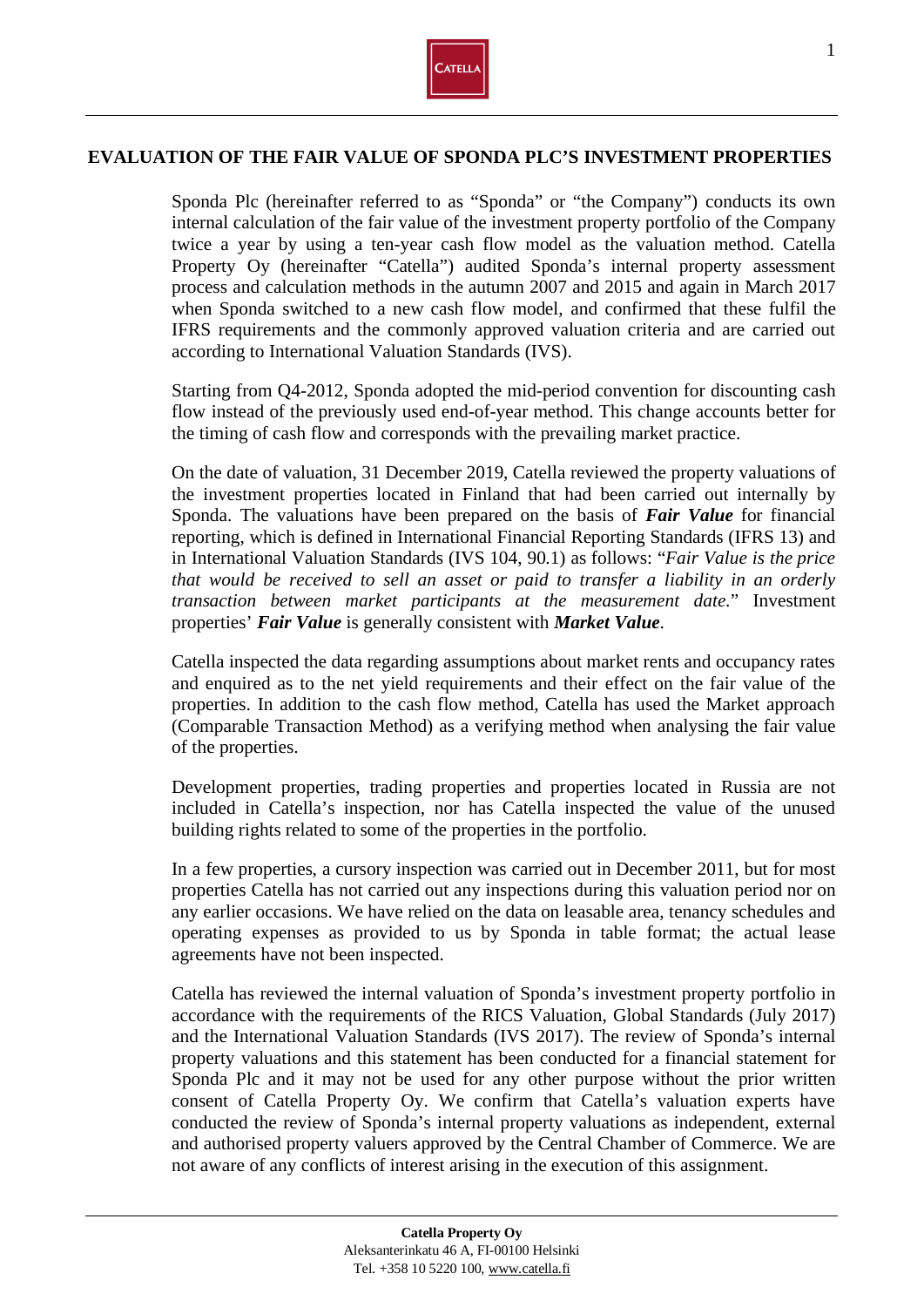

## **A GENERAL ASSESSMENT OF THE ECONOMY**

#### **Sources**: - Statistics Finland

- Eurostat
	- European Central Bank
	- Ministry of Finance Economics Department, Economic Survey, Winter 2019
	- Danske Bank, Economic trends and finance market, December 2019

**As an overview of the economic climate**, it can be stated that the global economy slowed down in 2019. However, economic downturn took place without acute crises in major economies and 2020 is starting cautiously. Emerging signs indicate that the economic situation is stabilising, but indications of a decent start to a new boom are missing. The trade war between the United States and China will continue to headline in 2020, despite the progress made at the turn of the year. In Europe, Brexit is finally moving forward, which contributes to reducing uncertainty.

**In emerging Asian countries**, the mid-term outlook for economic growth is still uncertain. **The Chinese** economy grew 6.6 per cent in 2018, but in the second quarter of 2019 growth decelerated to 6.2 per cent and in the third quarter further to 6.0 per cent. The last time Chinese economic growth was as slow in 1992. However, the lack of an autonomous statistical authority makes it difficult to assess China's economic growth. Growth was sustained by the service sector and consumer demand. The import duties set by the US government were a significant reason for the weakening of the Chinese economy in 2019. Trade negotiations took a step forward in December and the firststage trade policy agreement is expected to be signed in January 2020. The first-stage agreement will mean that some of the import duties planned or implemented will be lifted. This does not yet solve the big issues behind the trade war, but it is a step in a positive direction. China is one of the most significant players in the global economy and therefore its economic development has a broad effect on the situation of other emerging economies in Asia and in Western countries, as well. During the last decade, China has been responsible for around one third of all global economic growth.

 Economic growth **in India** in 2018 was 7.2 per cent, which was the strongest among the world's large economies. However, growth decelerated in the first quarter of 2019 to the level of 5.8 per cent and in the third quarter further below 5 per cent. As a result, China took back its leading position as the fastest growing economy in Asia. The main reasons for the slowdown of India's economic growth were the decrease of private consumption and investments. The central bank has responded to this deceleration by decreasing the steering rate four times during this year. However, according to Danske Bank, the economic slowdown in India is mainly cyclical and is expected to accelerate to the level of 7 per cent in 2020.

 **The Japanese** economy is export-driven and the decline in Chinese export demand in particular has depressed the economy. However, Japan has reached a new trade agreement with the United States. As the population ages, the export industry's success will be a prerequisite for economic growth in the future. Japan is still one of the biggest economies in the world, but due to the ageing population and the modest pace of reform, its role will decrease in the future. The country would need more manpower or more robots for both industry and the service sector.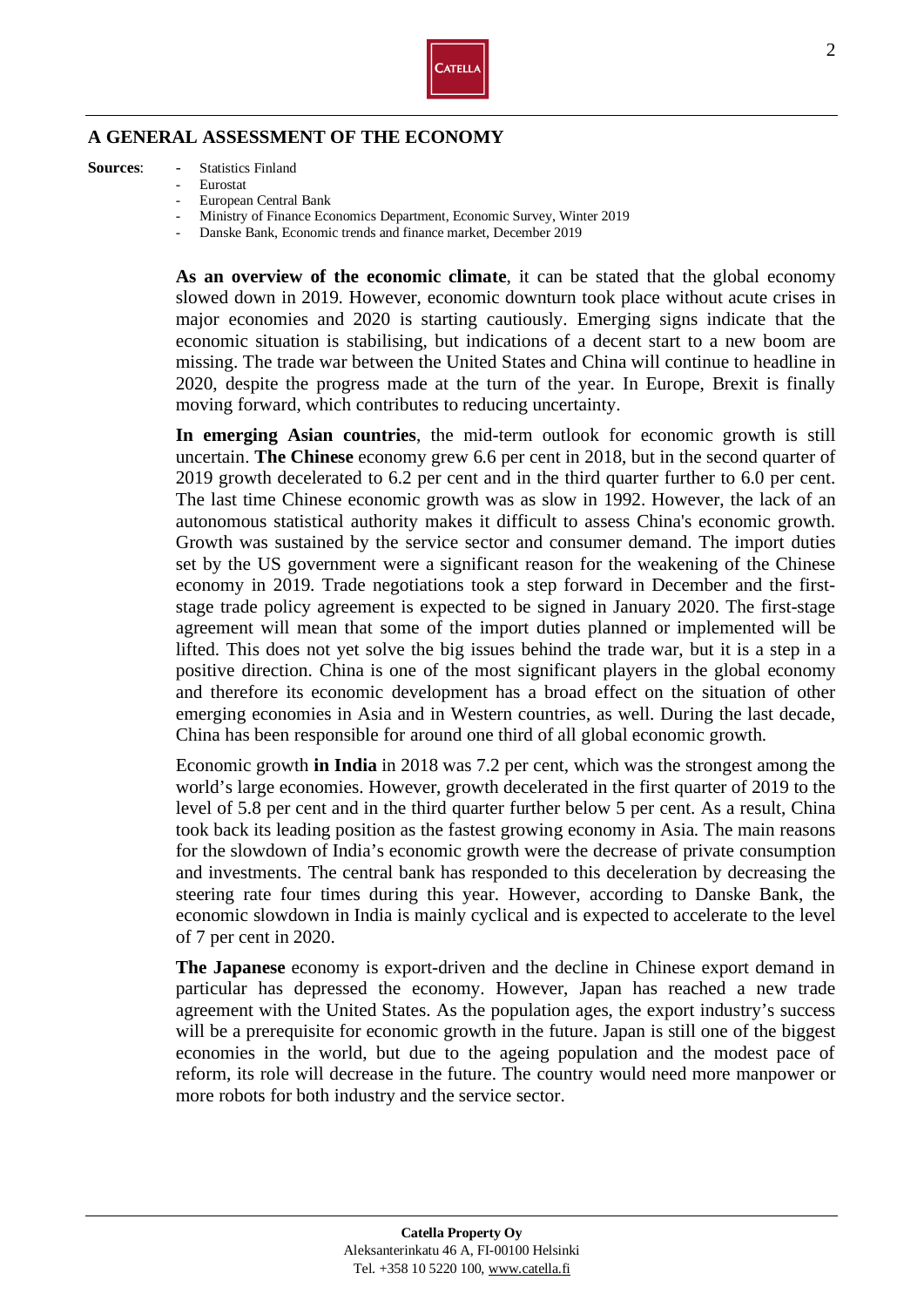

**In the United States**, the economy continues its longest period of continuous growth since the Second World War. However, average growth has been more moderate than in previous boom periods, which has contributed to longer-term growth. In the third quarter of 2019, the annual GDP growth rate was as 2.1 per cent. Tax cuts supported the economy in 2019, but by 2020 the effect will begin to fade. Exports and investment almost stagnated, but private consumption rose sharply. Increases in government spending have also boosted GDP. Consumer confidence remains high, fuelled by good employment.

The unemployment rate has remained low, and in December it stood at 3.5 per cent, which is the lowest figure since 1969. Companies tell that the availability of a skilled workforce is challenging, but on the other hand, recruitment has slowed down, especially in industry. Even the United States is not immune to the trade war. One sign of this is the ISM Purchasing Manager's Index, which has fallen sharply in 2019, both in industry and partly in services, too. The Industrial Purchasing Managers' Index has been below 50 points since August, indicating a decline in industrial output. Despite the decline, the Services Purchasing Manager Index has stayed above 50 points. However, the US has much better possibilities of fighting the recession with monetary resuscitation than Europe, because interest rates were raised during recent years. All in all, the Fed managed to raise target funds rate nine times after the end of 2015. The Fed changed its interest rate policy in 2019 by lowering the target funds rate three times; the rate level is now 1.5–1.75 per cent

President Trump's decision to time out tax reduction in a mature phase of the economic boom has increased the federal budget deficit remarkably in spite of the boom and decreased unemployment. Earlier in history, a boom has caused a decline in the deficit. Later, in a more difficult cyclical situation, budget deficits restrict the scope of resuscitation and may lead to fiscal tightening.

**In the eurozone**, the economic situation weakened markedly in 2019. In the third quarter, the GDP growth was 0.2 per cent quarter-on-quarter and the annual growth was 1.2 per cent. Growth has declined extensively, and weak net exports dragged down GDP. Growth was mainly driven by private consumption. However, as a whole, growth in the eurozone will remain modest in the near future. Danske Bank forecasts that GDP growth in the eurozone will be 0.9 per cent in 2020 and 1.3 per cent in 2021.

In addition to its own challenges, the eurozone is suffering the consequences of the China-US Trade War. The indirect effects have been even greater than the direct effects on the main parties of the dispute. The difficulties of the European economic engine, Germany, started already in the autumn of 2018 in the automotive industry but have since spread to the whole industry. The weakness of the German automotive industry continued in late autumn and the transition to low-emission car models is not taking place without risks. On the other hand, the outlook for domestic demand in Germany is reasonably stable. The boom in construction continues, and the outlook for households is supported by rising wages and good employment. Germany is Finland's most important export partner, so its economic outlook also affects Finland.

Despite the weakened economic situation in the eurozone, none of the member states drifted into recession in 2019, but the risks of it have increased. Eurozone's confidence indicators and Purchasing Manager indices indicate that industry's challenges continued in late 2019 and consumer confidence has fallen from its peak. On the other hand, low inflation and low interest rates support consumer spending and, in many countries, fiscal policy is likely to turn to a more resuscitating direction. The implementation of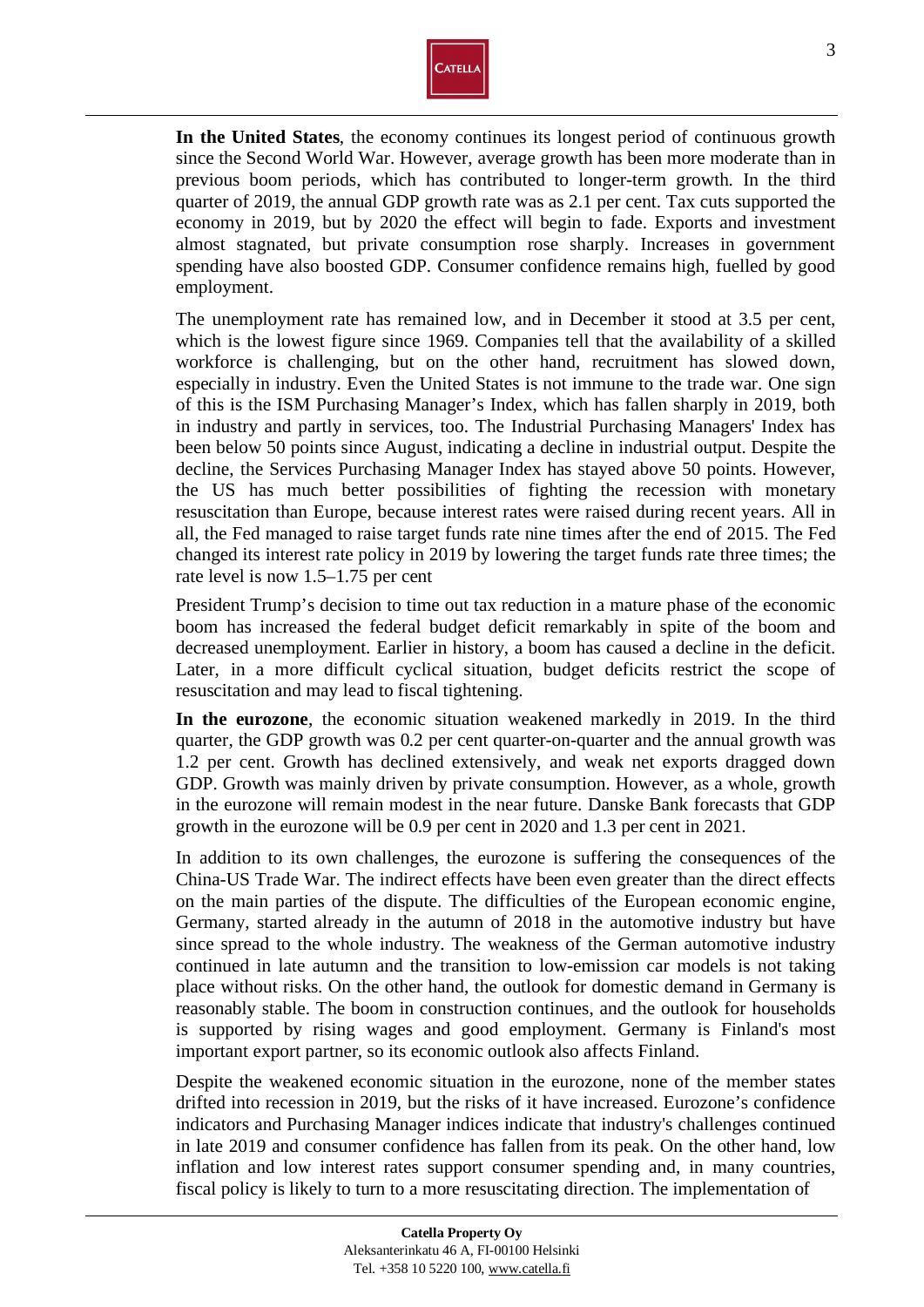

Brexit as a contractual divorce will reduce uncertainty and may be hoped to facilitate investment decisions.

The unemployment rate in the eurozone still remained at 7.5 per cent in November. The figure has not decreased during the past few months, but there is still a background of several years of continuous decline in unemployment from above 12 per cent in 2013. However, country-specific differences in unemployment vary widely. The lowest unemployment rate is 2.2 per cent in the Czech Republic and the highest 16.8 per cent in Greece.

According to Statistics Finland's revised data, **Finnish GDP** increased only 1.7 per cent in 2018 due to weaker than expected development in the last quarter.



According to Statistics Finland's preliminary data, the Finnish economy grew faster than forecasted in the third quarter of 2019: it grew by 0.7 per cent quarter-on-quarter and working-dayadjusted GDP grew by 2.2 per cent compared to the third quarter of 2018. The graph below shows the year-on-year change in GDP between 2018 and Q3- 2019.

Despite stronger-than-expected growth rates for the second and third quarters of 2019, the growth outlook remains weak and growth is expected to slowdown in 2020 as a result of global economic uncertainties. However, by 2021, the global economy is expected to recover and boost also Finland's exports and investments.

In 2020 growth will be largely driven by domestic demand and net export and investment developments are expected to remain subdued. By contrast, private consumption growth is expected to accelerate slightly, thereby counterbalancing the cyclical situation. On the investment side, residential construction continues to decline, but on the public sector, construction continues.

In particular, the weakened corporate confidence is indicating a change of direction. The strongest fall in business expectations is in an industry where confidence has fallen well below average. So far, industrial production figures have remained moderate and the old order book has provided security. Domestic industrial enterprises are increasingly being affected by the global economic weakness, and the order backlog has slowly but surely shrunk.

Consumer confidence has continued to decline and, in the autumn, confidence in own economy has begun to falter. The threat of own unemployment is also estimated to have increased, though clearly less than the overall unemployment situation. Right now, consumer confidence is being closely monitored as it is hoped that private consumption will carry the economy.

Exports started to grow strongly at the end of 2016 and growth continued in 2017 when the export volume increased 7.5 per cent. However, in 2018 the development of exports was weaker than anticipated when the growth rate decelerated to 1.1 per cent. In the third quarter of 2019, export volume increased by 5.3 per cent year-on-year. Growth was particularly driven by exports of services.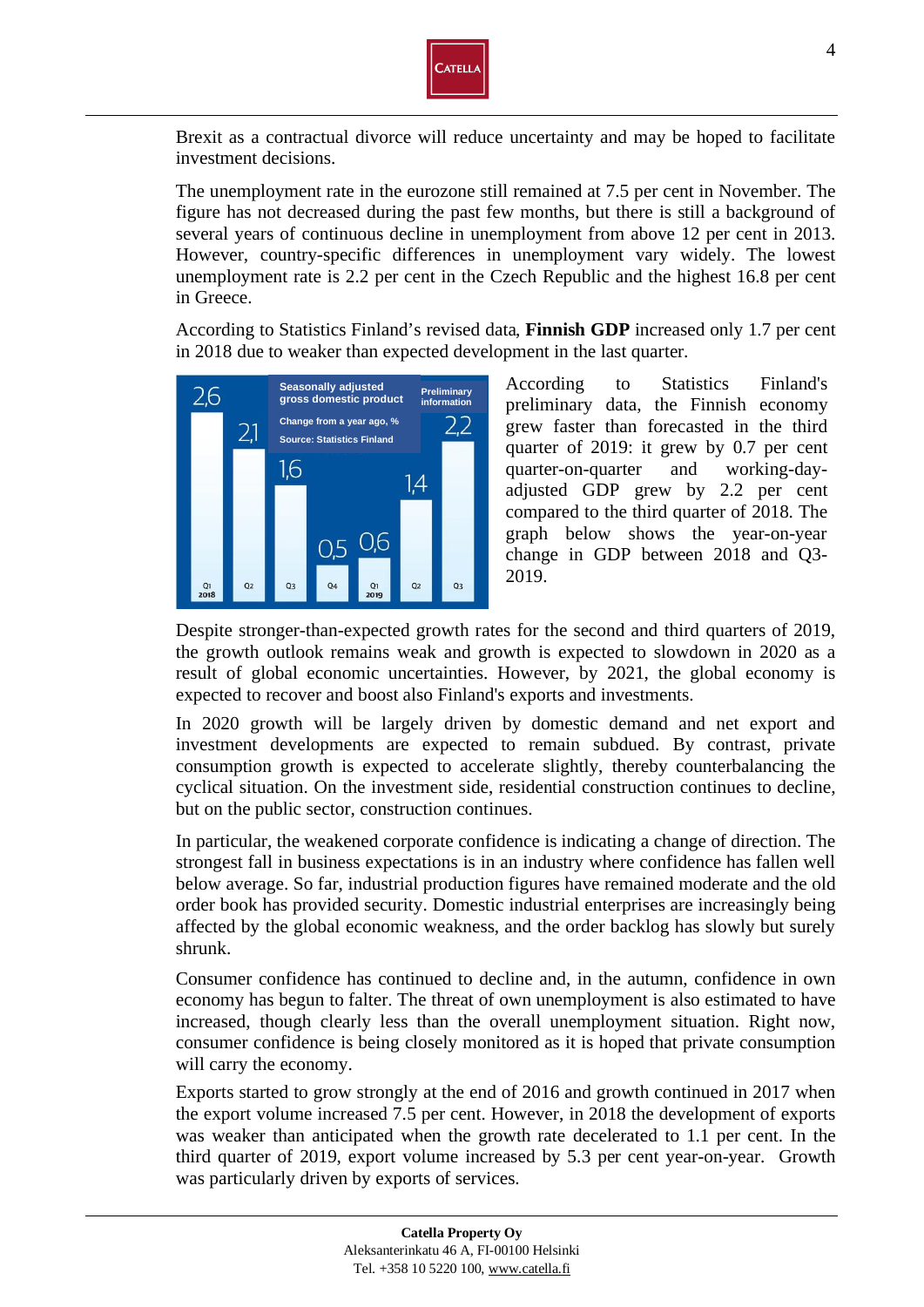

The unemployment rate reached the peak of this cycle at 9.5 per cent in the summer 2015, but it has been on the decrease since then. According to Statistics Finland, the trend in the unemployment rate, which takes into account seasonal variations, was 6.7 per cent in December 2019. According to Statistics Finland, the number of unemployed people in December 2019 was 164,000, which was 18,000 more than one year ago. The Ministry of Finance's forecast in December predicted that the annual unemployment rate would be at the level of 6.5 per cent in 2019 and fall to 6.4 per cent in 2020, and that an unemployment rate remains at a level of 6.4 per cent in 2021. As the unemployment rate has fallen relatively low, a large proportion of the unemployed are more difficult to employ.

The forecasts given by domestic forecasters in December 2019 are presented in the following table.

| <b>FORECASTER</b>           | GDP                         | <b>EXPORTS</b>              | <b>INFLATION</b>            | <b>UNEMPLOYMENT</b>          |
|-----------------------------|-----------------------------|-----------------------------|-----------------------------|------------------------------|
| - December 2019             | $2020 \Rightarrow 2021$     | $2020 \Rightarrow 2021$     | $2020 \Rightarrow 2021$     | RATE $2020 \Rightarrow 2021$ |
| Danske Bank                 | $+1.0\% \Rightarrow +1.4\%$ | $+1.7\% \Rightarrow +3.0\%$ | $+1.2\% \Rightarrow +1.5\%$ | $6.7\% \approx 6.5\%$        |
| <b>Municipality Finance</b> | $+0.9\% \Rightarrow +1.0\%$ | $+1.0\% \Rightarrow +2.0\%$ | $+1.3\% \Rightarrow +1.5\%$ | $6.5\% \Rightarrow 6.4\%$    |
| Bank of Finland             | $+0.9\% \Rightarrow +1.1\%$ | $+0.9\% \Rightarrow +2.2\%$ | $+1.2\% \Rightarrow +1.4\%$ | $6.7\% \approx 6.6\%$        |
| Ministry of Finance         | $+1.0\% \Rightarrow +1.1\%$ | $+1.9\% \Rightarrow +1.9\%$ | $+1.3\% \Rightarrow +1.6\%$ | $6.5\% \Rightarrow 6.4\%$    |

Positive development in the general economic climate during the past few years and a low interest rate level have created a good operational environment for the property investment market. Properties are seen as a desirable asset class because interest rate instruments offer historically low returns and the risks in the stock markets have increased and been partly realised as well.

In the future, the slowdown in economic growth may be reflected in a slight decline in activity in the letting market and increased caution. In the second half of 2019, the vacancy rates for office premises in the Helsinki Metropolitan Area remained mainly unchanged. The amount of vacant office space in the HMA is still approximately one million square metres. Despite this, office construction remains busy: eight new projects were launched in 2018 and approximately  $51,000$  m<sup>2</sup> of new office space was completed, which is, however, clearly less than in the previous year  $(71,000 \text{ m}^2)$ . In December 2019, approximately 200,000  $m<sup>2</sup>$  of new office space was under construction. Eight new projects were launched in 2019. The volume of retail construction in the Helsinki Metropolitan Area has fallen significantly following the completion of major projects during the autumn (Mall of Tripla, Phase III of Ainoa and Helsinki Outlet in Vantaa). In December 2019, 73,000  $m<sup>2</sup>$  of retail space was under construction, of which Lippulaiva shopping centre accounts for approximately  $44,000$  m<sup>2</sup>.

## **INTEREST LEVEL AND FINANCIAL MARKET**

At its meeting in September 2019, the European Central Bank decided to decrease the deposit rate 10 basis points and keep other key interest rates unchanged, i.e. the steering rate is 0.00 per cent, deposit rate -0.50 and the marginal lending rate 0.25 per cent. The Governing Council of the ECB expects the key interest rates to remain at or below current levels until the inflation outlook over the projection horizon returns firmly close to (but below) 2 per cent, and developments are also consistently reflected to core inflation.

The bond purchase program has again made new purchases as of November 1, 2019: net purchases of assets will amount to EUR 20 billion per month. The Governing Council expects purchases to continue for as long as is necessary to reinforce the stimulative effect of the key interest rates and to end slightly before the key interest rates are raised.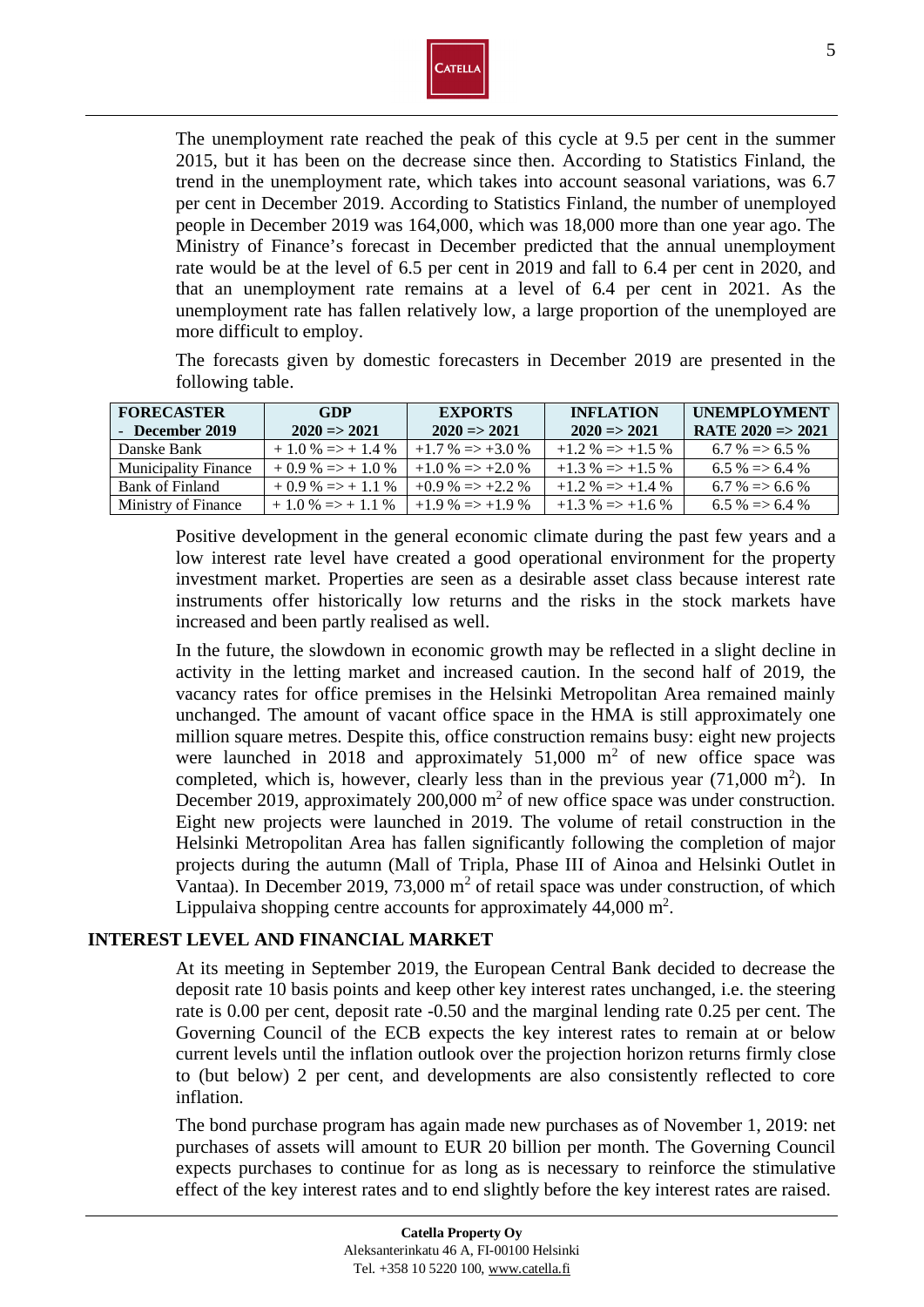

The development of market interest rates has followed the decline of the steering rate. At the end of 2011, the 12-month Euribor was still at the level of 1.95 per cent (and a steering rate of 1.0 per cent). From the first half of 2013, the 12-month Euribor remained above the 0.50 per cent level until June 2014 but, as a consequence of the reductions to the steering rate, the 12-month Euribor has been below zero for a long time.

The chart below illustrates the development of the (12-month) Euribor after 2008, the Finnish Government Bond (10 years) and the EUR SWAP (5 years).



### Interest rates 4/2008 - 12/2019

Loans given for real estate investments are often tied to the 5-year SWAP interest rate, which has increased somewhat from its record-low level in September (-0.55 per cent) and was at a level of -0.14 per cent at the end of December. The 12-month Euribor is still below zero (-0.249 per cent).

According to the **Swedish CREDI survey conducted by Catella in December 2019**, access to credit has weakened compared to the situation six months ago. The main index has slightly decreased to a figure of 49.5, while in June it was 50.8. Before this, the main index has increased in four consecutive quarters. The current situation index is 53.0, but the Expectations index is 45.9, which means that the situation in the credit market is expected to worsen over the next three months. In the near future, credit margins are expected to increase, which is the main factor weakening the expectation index. As in many years before, banks and companies have different views on the financial market situation: companies generally have a more positive view of the financial market, while banks have a more negative view. In the third quarter, the average interest rate for listed property companies remained at 2.0 per cent.

At least in the near future, the situation in the financial markets seems to remain favourable for real estate investments as an increase in interest rates is expected to move further in the future. Real estate allocation in banks' loan portfolios has increased in recent years, which might worsen the availability of financing for real estate investments in the future.

Source: European Money Markets Institute, Erste Group Capital Markets & Bank of Finland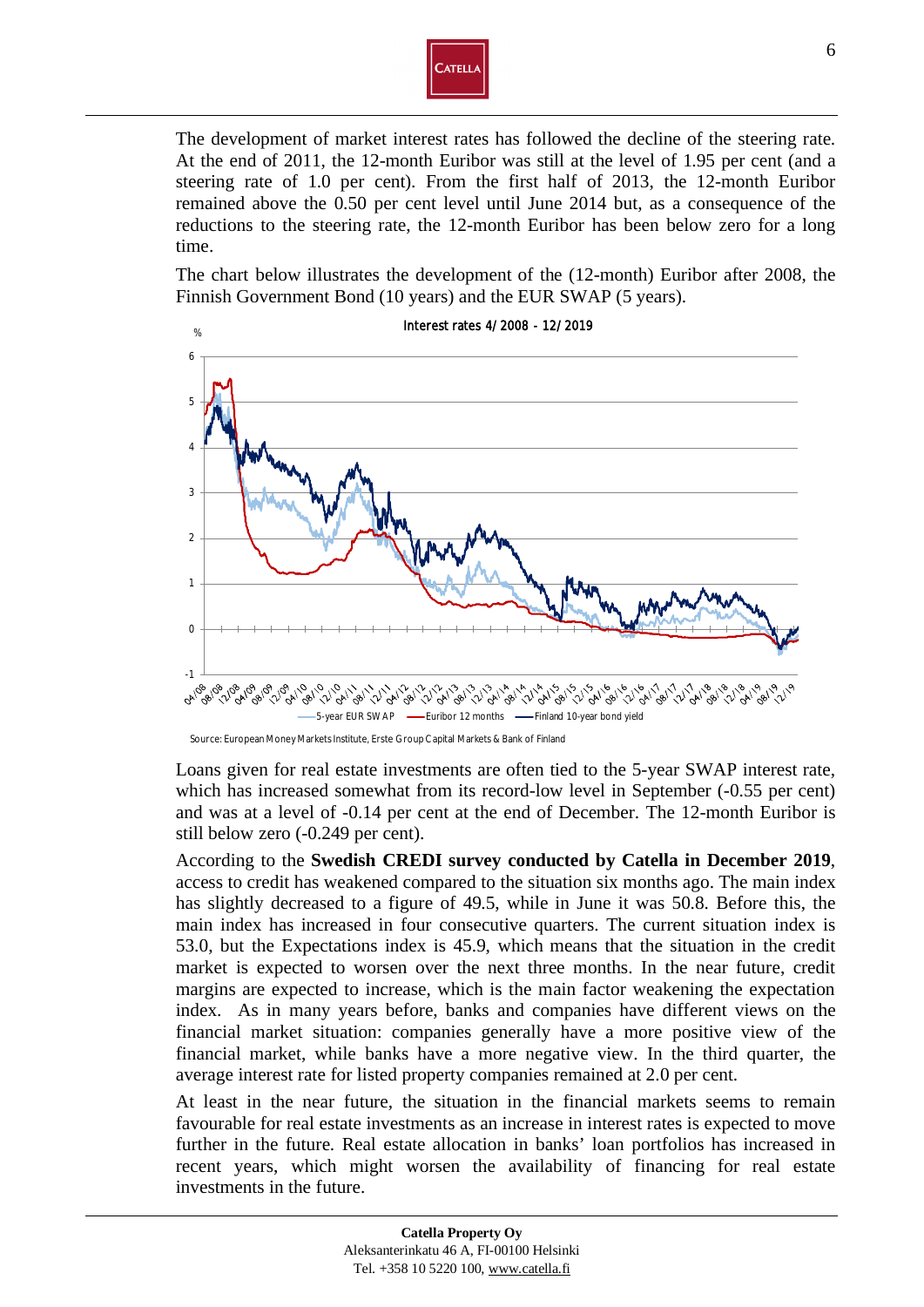

### **PROPERTY MARKET**

**European Property Market Climate**

**Source:** BNP Paribas

**According to BNP Paribas**, the total commercial real estate investment volume in Europe reached EUR 169.3 billion in the first three quarters of 2019, which is somewhat lower than the same period in 2018. Office properties accounted for the largest number of deals, representing 47 per cent of the volume. Investors are very cautious regarding retail properties, which is why the transaction volume for retail properties decreased 24 per cent compared to the same period last year. The volume of production and logistics properties also decreased by 10 per cent, but their volume was still at a good level given the two record years behind.



Paris was the busiest sub-market in Europe thanks to four large office property transactions. The transaction volume of the four largest German cities increased by 2 per cent. Berlin reached a new all-time high with volume up to 86 per cent. Similarly, Munich saw growth of 4 per cent and the volume almost reached record level of 2017. Volumes declined in Hamburg (-31 per cent) and Frankfurt (-39 per cent) due to lack of supply. In London, transaction volume continues to decline, reflecting widespread investor caution in the market.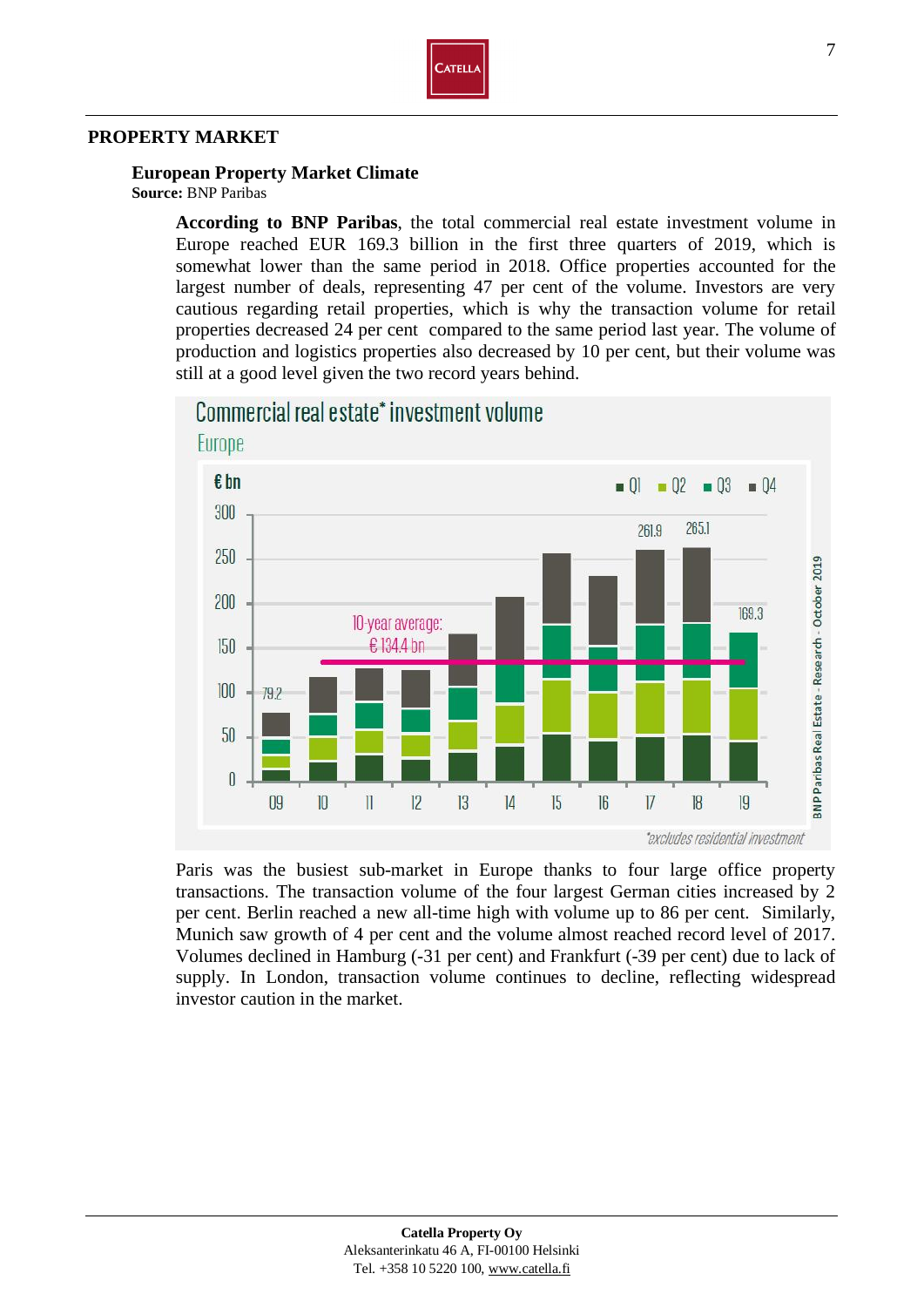



Office investment volume

Office yields reached historically low levels at the end of 2018 and remained mainly unchanged during 2019. However, in some cities, yield requirements have continued to fall slightly; the highest yield requirement declines were seen in Prague (-75 basis points), Amsterdam (-40 basis points) and Hamburg (-15 basis points). In Frankfurt, Berlin and Munich, yield requirements fell by 5 basis points. The lowest prime yields for offices in the main German market areas are at 2.65 per cent in Berlin, 2.75 per cent in Munich, and 2.90 per cent in Frankfurt and Hamburg. After these, Paris will be at the 3.0 per cent level.

Net prime office yields



#### **The Finnish Investment Market**

The Finnish real estate investment market has been very active during the past five years. The transaction volume has fluctuated in the level of EUR 5-10 billion, compared to only EUR 1.5 to 2.5 billion in 2009-2013. During the 2006-2007 real estate boom, the highest annual levels were between EUR 5.5 and 6.0 billion. 2017 was the all-time record high of 10 billion in volume and in 2018 the transaction volume reached 8.9 billion euros.

In 2019, commercial real estate and residential portfolio deals totalled approximately EUR 6.3 billion. The decline was also seen in the total number of property transactions compared to 2018, which was the most active year of all times in terms of trade volume. Although the euro volume and trade volume decreased from the previous year, the market was still quite active in the big picture. The decline in volume is partly explained by the fact that no single billion-euro transactions were made in 2019, as in previous years.

According to Catella's follow-up data, there have been a total of fifteen transactions valued over EUR 100 million in 2019. There were also 22 transactions in the price range of EUR 50–100 million.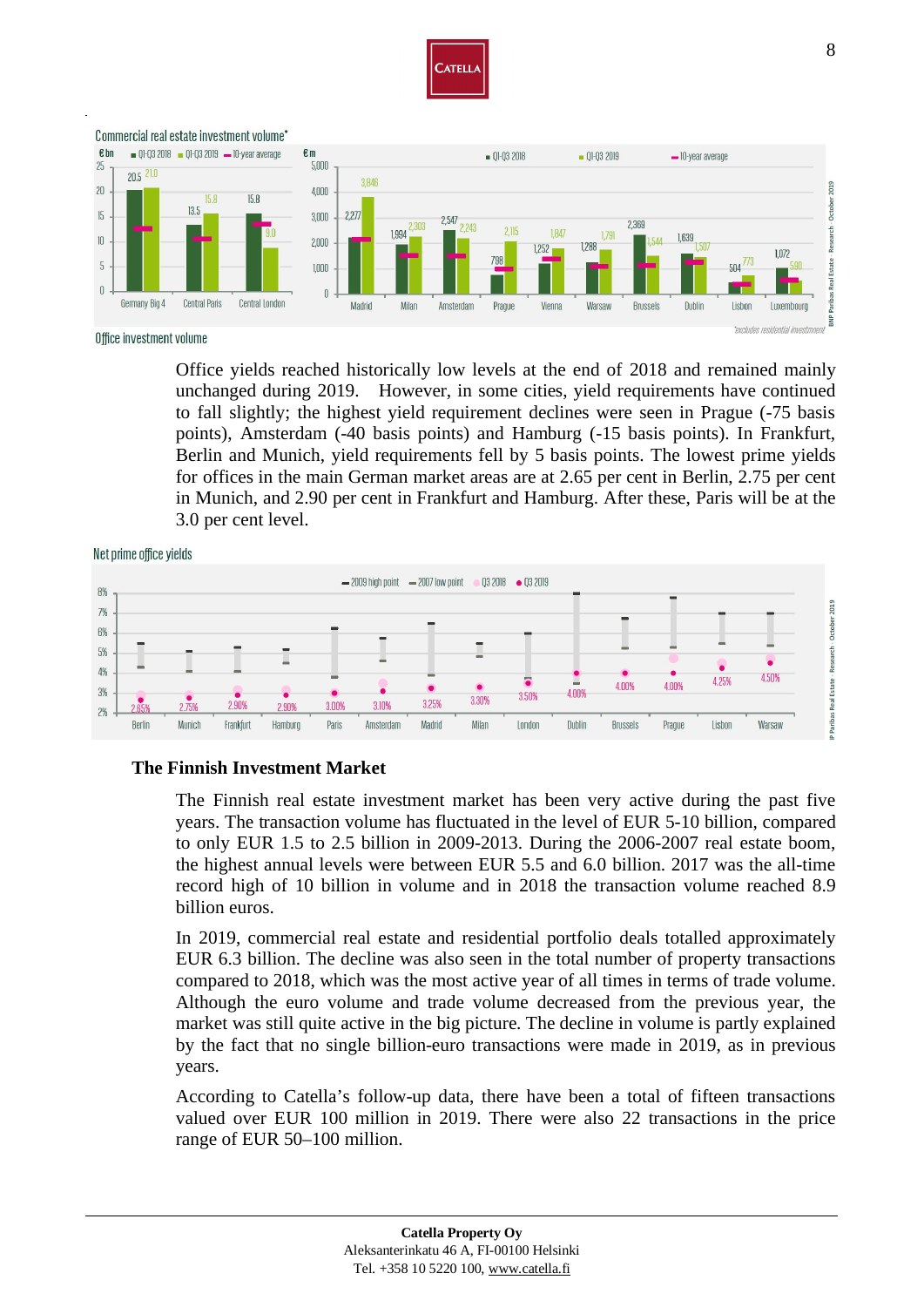

mrd € Transaction volume in Finland



Among the transactions worth over EUR 100 million completed in the latter half of 2019, the following can be mentioned:

- Sponda / Blackstone sold an office and retail property located in Helsinki city centre at Aleksanterinkatu 19 to a German fund managed by Union Investment for approximately EUR 148 million. The property has a leasable area of approximately  $8,300 \text{ m}^2$ .
- Varma Mutual Pension Insurance Company sold the SOK headquarters property located at Fleminginkatu 34 in Vallila, Helsinki to Fleming Properties AB, a company established by Pareto Securities. The purchase price was approximately EUR 130 million. The property comprises approximately  $41,000$  m<sup>2</sup> of leasable space and nearly 500 parking spaces. The building will undergo a major renovation in the spring of 2020.
- Regenero, a joint venture of YIT and HGR, has agreed to sell three properties in Keilaniemi, Espoo, to an international investor. The agreement applies to the Accountor Tower, Keilalampi and the Keilaniemenranta pavilions in Espoo. The property-specific transactions will be completed in stages as construction works are completed. The Accountor Tower was due to be completed and transferred to the new owner in December 2019. Keilalampi and the Keilaniemenranta pavilions will be completed by the end of 2020, when their final transactions will also be completed. The purchase price was not announced, but it exceeds EUR 100 million.
- Technopolis Holding Plc sold its 60 per cent share of Technopolis Kuopio Oy to a minority shareholder, KPY Sijoitus Oy (KPY). Technopolis Kuopio properties have a total leasable area of nearly  $70,000 \text{ m}^2$ , and  $17,000 \text{ m}^2$  of new leasable space is under construction. The purchase price was not announced.

In addition to the transactions mentioned above, there have been a few residential portfolio transactions of more than EUR 100 million in 2019:

- Starwood Capital Group, together with Avara, has acquired a portfolio of nearly 2,200 apartments comprising 73 properties in 16 cities across Finland.
- Lehto Asunnot Oy has agreed to sell a portfolio of 542 apartments to the German DWS Residential Real Estate Fund. Some of the assets are under construction and will be completed during 2019 and 2020.
- Construction company YIT entered into an agreement to sell ten tenement houses to be built to a new company owned by Ålandsbanken (60 per cent) and YIT (40 per cent). The houses under construction have a total of 537 apartments and will be completed between 2020 and 2021.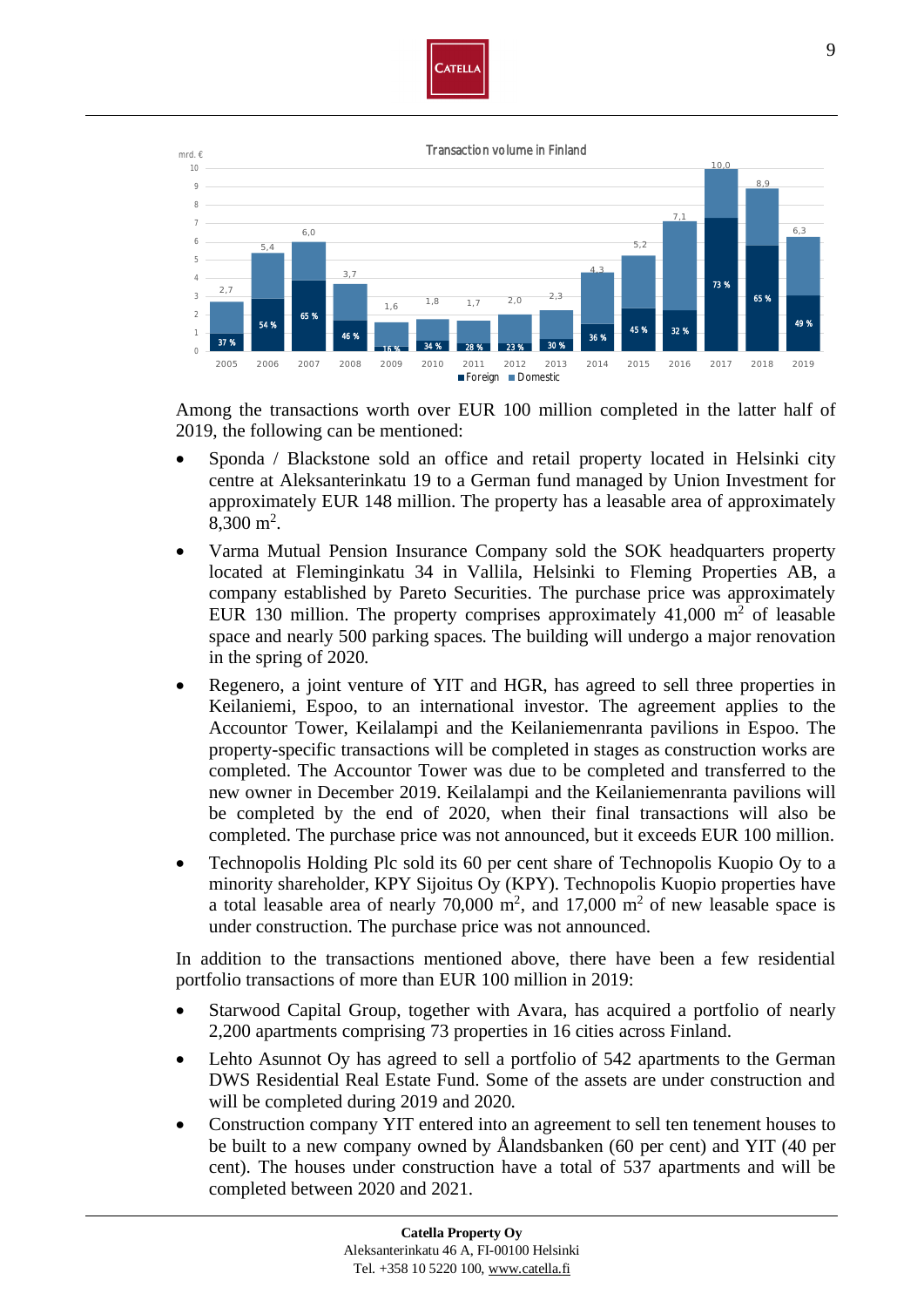

• LähiTapiola Asuntorahasto Prime Ky sold an apartment portfolio consisting of ten residential properties to OP-Vuokratuotto. The portfolio has a total of 547 apartments and  $28,800 \text{ m}^2$  leasable area.

The interest of international investors in the Finnish real estate market has remained strong. In 2019, international investors made real estate investments worth about 3.1 billion euros in Finland, which corresponds to about 49 per cent of the whole transaction volume. However, their share dropped slightly from the previous years' peak. Foreign investors are particularly interested in prime assets. In addition, in 2019, international investors succeeded in making some significant housing portfolio deals.

When viewing the division of the volume by property type, most transactions when counted in euros have been made for office properties. The value of office property transactions was approximately EUR 2.6 billion, which corresponds approximately 42 per cent of the whole volume. The volume of office properties consists mainly of single property transactions. Larger office portfolios have not been sold, with the expectation of five office properties bought by Hemfosa. All of these properties are located in the Helsinki Metropolitan Area. The purchase price was approximately EUR 46 million and the leasable area of the portfolio was approximately  $21,100 \text{ m}^2$ .

Residential portfolios were the second largest property type measured by volume. The value of residential property portfolio transactions was approximately EUR 1.38 billion. The volume was lower than in the previous year, however, it was higher than the volume of retail and hotel premises. The breakthrough of international investors in the Finnish residential investment market, which began in 2018, continued in 2019. Foreign investors accounted for about 41 per cent of the total volume of residential portfolios.

Retail and hotel properties thus lost their former second place standing to apartments and were the third largest type by volume with just over one billion euros. Retail property sales declined towards the end of the year, as already in mid-year the volume was EUR 840 million. Part of the reason for the decline in volume is that foreign investors' interest in retail properties has clearly declined. In 2019, the share of international investors in the volume of retail properties decreased significantly, being only 21 per cent, while in 2018 it was still 73 per cent and in 2017 up to 78 per cent. The volume of retail properties consists of many types of properties located all over Finland. Among the largest commercial real estate transactions in 2019, which took place in the first half of the year, the following can be mentioned:

- Citycon sold the Arabia shopping centre located in Helsinki and the Duo shopping centre located in Tampere to NREP. The purchase price was approximately EUR 77 million.
- The Nordic property investment company NREP sold four of its developed retail properties to eQ Retail Properties fund for approximately EUR 74 million. The sold assets consists of *K-Supermarket Niipperi* and *Bredis Laajalahti* in Espoo, the *Lielahti retail centre* in Tampere and local retail centre *Rajamäen Lähde* located in Nurmijärvi.
- NREP sold Dixi retail centre located in Vantaa Tikkurila to eQ Retail Properties fund for approximately EUR 66 million.
- Fastighets AB Esmero Retail Property sold five hardware stores (K-Rauta) located in Vantaa, Mikkeli, Rovaniemi, Iisalmi and Rauma to a Finnish private investor. The leasable area of the portfolio is approximately  $28,000 \text{ m}^2$  and the premises are fully rented to Kesko.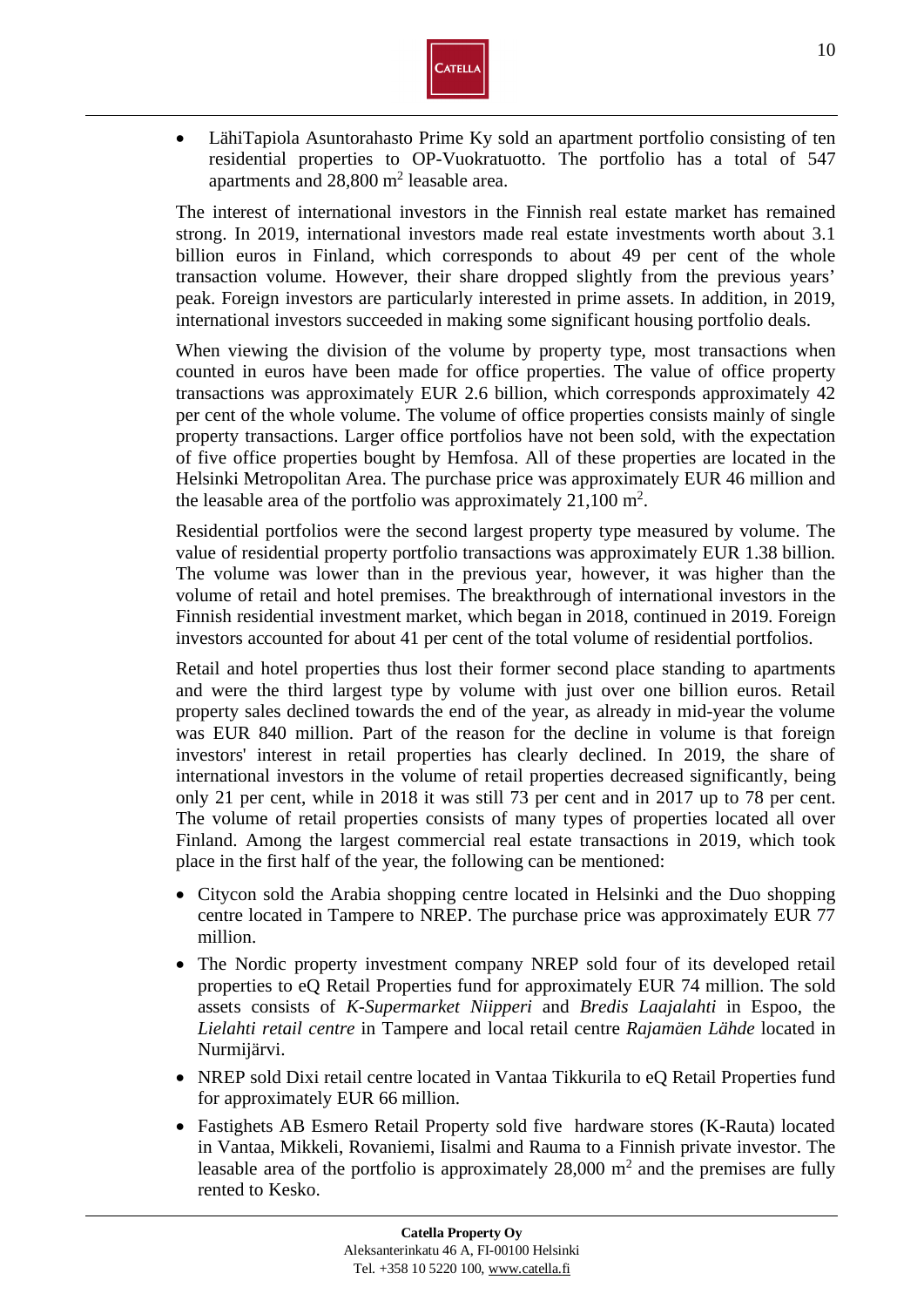

- Fastighets AB Esmero Retail Property sold two K-Citymarket retail properties located in Hämeenlinna and Kajaani. The buyer was Corum Origin SCPI.
- Vontobel Sustainable Real Estate Europe, Quadoro Doric bought a retail property "Marble" located in a central downtown area of Turku. The property has leasable area of  $10,180 \text{ m}^2$  and it partly includes office space.

The volume of public and healthcare properties was approximately EUR 822 million, which is all-time record volume in this space category. A significant share of the volume consists of three large deals, the largest of which was the portfolio of 48 properties (EUR 142 million) sold by the abovementioned Special Investment Fund eQ Care. The second large portfolio transaction was the sale of eight care and hospital properties to Hemsö Fastighets AB by the City of Turku for approximately EUR 130 million. The third transaction in this category concerns the properties (3) sold by the Aalto University Foundation in Otaniemi, Espoo. The buyer was eQ Care Fund.

Modern logistics properties would also be interesting investment objects provided that the premises are rented with long leases, but these are seldom available on the market. The largest transactions in 2019 were the sale of Onninen's logistics centre  $(40,000 \text{ m}^2)$ located in Hyvinkää to NRP and Wifast. NRP also bought from Maskun Kalustetalo Oy a logistics centre located in Mäntsälä; the leasable area of this property was 19,700 m<sup>2</sup>. Construction company YIT agreed in October to sell three logistics properties under construction in Vantaa to a foreign investor. The total area of the properties to be sold is 47,300 m<sup>2</sup>. Otherwise, the transaction volume of industrial and logistics properties consisted of rather small individual transactions and the total volume remained at a moderate level of EUR 422 million.



In addition to international investors, many domestic funds were also very active on the buying side in 2019. For example, special investment funds managed by Aktia, Trevian, Evli, eQ and Elite Alfred Berg invested actively in office and retail properties in particular.

During 2019, real estate investments were also perceived to carry risks, when real estate fund company Icon Corporation and real estate investment company Huhtanen Capital went bankrupt.

When viewing the division of transaction volume between the Helsinki Metropolitan Area and the rest of Finland, the position of the HMA as the most attractive market has strengthened. In 2019, the Helsinki Metropolitan Area accounted for 68 per cent of the transaction volume, which corresponds to approximately EUR 4.2 billion. The lower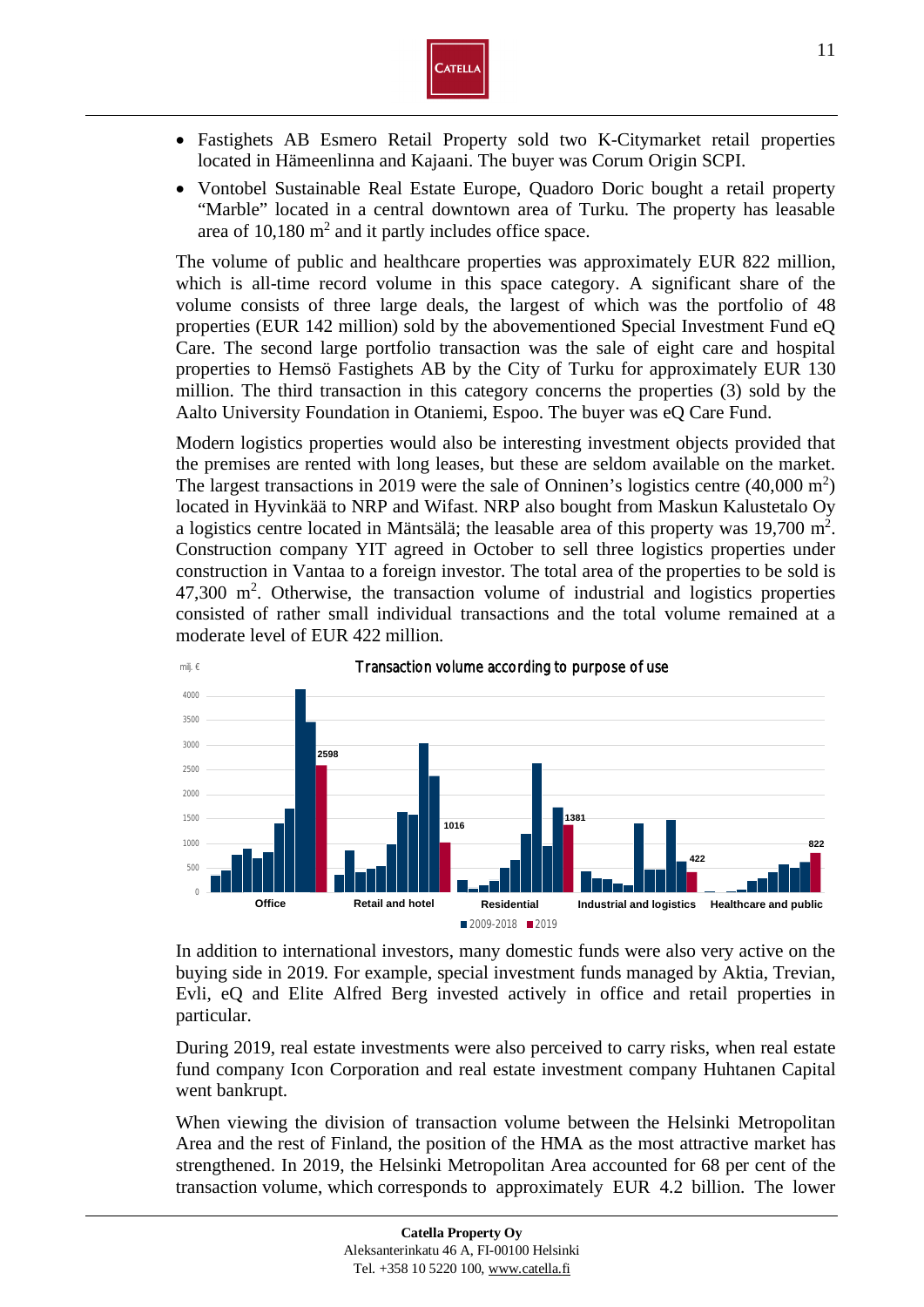

total volume in 2019 was also reflected in the rest of Finland. The transaction volume in Finland outside the HMA saw a clear decline to EUR 2.0 billion from the previous year's level of EUR 3.1 billion. However, there is a growing interest in properties located in growth centres due to the fact that yield levels in growth centres are clearly higher than in the HMA. However, the growth of transaction volume in growth centres is restricted by the fact that the supply of interesting investment opportunities is more limited than in the Helsinki Metropolitan Area. The interest of foreign investors is mainly focused on properties located in Tampere and Turku.



Division of transaction volume in Finland

A record low interest rate level has, for its part, affected the increase in property market volume, and no change is expected to be seen in the interest rate level, at least in the near future. There is a lot of equity on the market searching for investment opportunities, and properties are considered an attractive asset class.

Finland's commercial property market has developed positively for several years in terms of transaction volume, which has remained at a good level, decreased yields and increased rental levels. Expectations at the end of 2018 regarding halting the decline in yield requirements or even turning around the dwindling buying interest proved to be premature. The reason for this has been the fact that expectations of a rise in general interest rates shifted further in the future and financing for property investments was still available on favourable terms during 2019. The interest in core properties in particular continued to be strong. While the supply of these assets in the market is clearly lower than the demand for them, this means that a wider range of properties are accepted as core assets and their yield requirements were subject to downward pressure in 2019.

#### **Yield requirements**

The ECB continues to pursue mild monetary policy and keeps interest rates low for the time being. While general interest rate level continues to remain low, and bond investments still do not offer particularly attractive returns. This increasingly directs capital to the investment market. For their risk / return profile, real estate investments are positioned between bond instruments and listed equities and they are an attractive alternative to bond investments. The share of property investments in investors' allocations is likely to remain strong in the future as well and prime properties are being sought out to offer stable and moderate return on invested capital.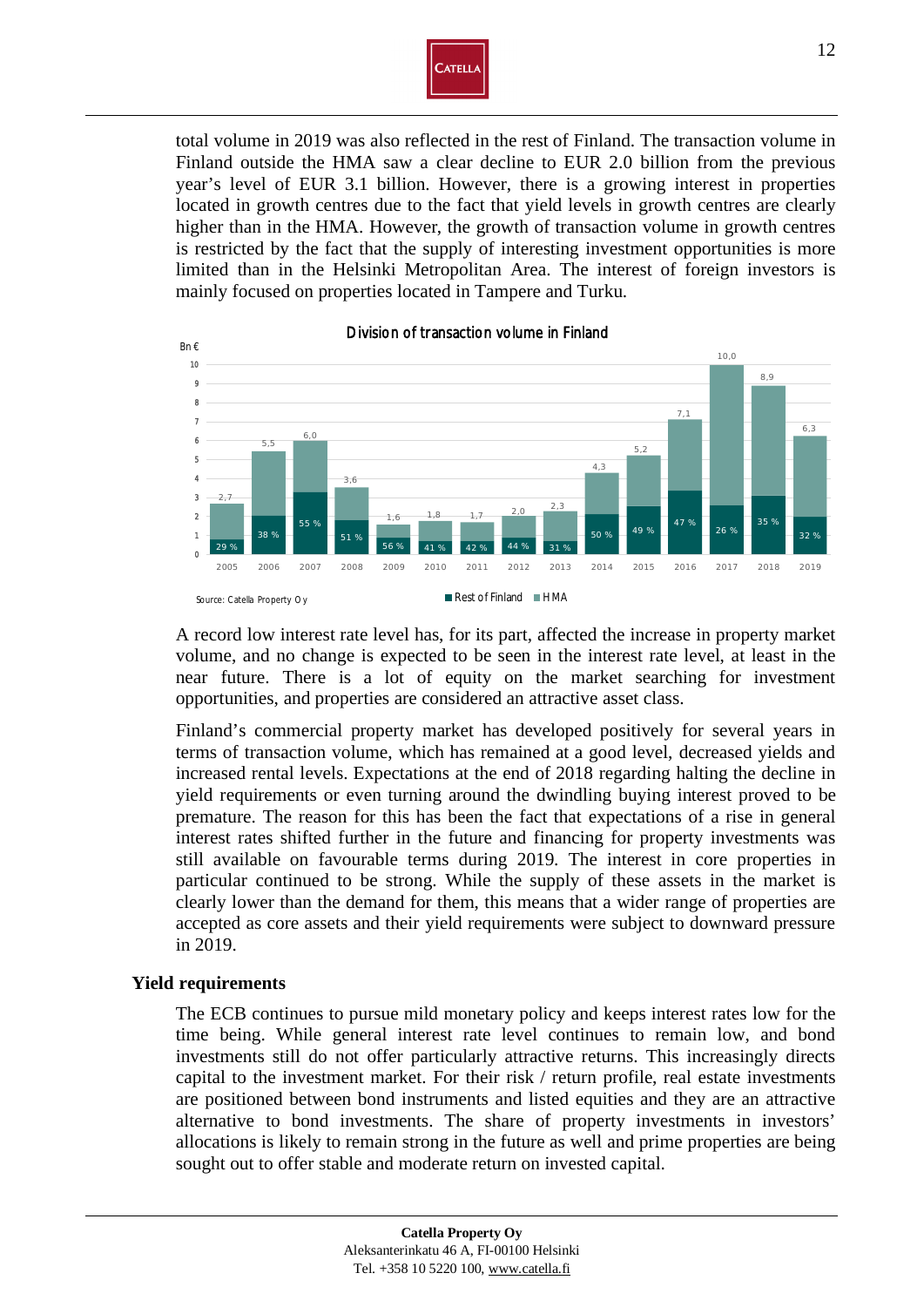

Due to a scarcity of investment opportunities in the market that fulfil the criteria, intense competition for them has further decreased the yield requirements of prime properties in the second half of 2019. Due to the limited supply of prime investment objects, investors' interest has widened to well-located B-class properties as well, but their yield requirements are clearly higher than core properties.

Catella's opinion on the yield requirement regarding Helsinki CBD prime office properties in June 2019 was in the range of 3.5–4.4 per cent. In cases where properties are rented with long leases, the yield requirements could be 0.1–0.7 percentage units lower than those mentioned above. In the second half of the year, the yield requirement has further decreased by approximately 20 basis points.

In the main Central European markets, the yields for prime properties have sunk to the level of 3 per cent, and in Germany's largest cities even slightly below that. The gap between prime yields between Helsinki and Stockholm has traditionally been 0.5–1.0 percentage units, but by 2019 the yield gap has shrunk to non-existent. During 2019, transactions involving the prime properties in the Helsinki CBD in particular have been carried out at record low yields. In other good locations, competition for the best assets has also decreased yield requirements. Catella's opinion on the development of yield levels is based on closed deals, the outlook for the general economic situation, observations of quotes and discussions with investors.

The following chart describes the development of the yields of prime office properties in the Helsinki CBD **until Q2-2019.** The arrow points to a trend in the second half of the year.



Due to the difficulties in retail trade, the yield requirements of Helsinki CBD prime retail properties are higher than the prime office yields. Catella's opinion on the yield requirement regarding the Helsinki CBD prime retail properties in December 2019 is as much as 1.1 percentage units higher than for office premises. In the second half of 2019, office yields have still slightly decreased, but retail yield instead remained unchanged, which means that the yield gap between Helsinki CBD retail and office premises has further widened compared to the situation at last summer. Investors see risks related to retail premises, especially in the rental market, because a great deal of retail space was completed recently (e.g. the shopping centres Tripla and Redi) and webstores are taking their portion of the sales from traditional stores.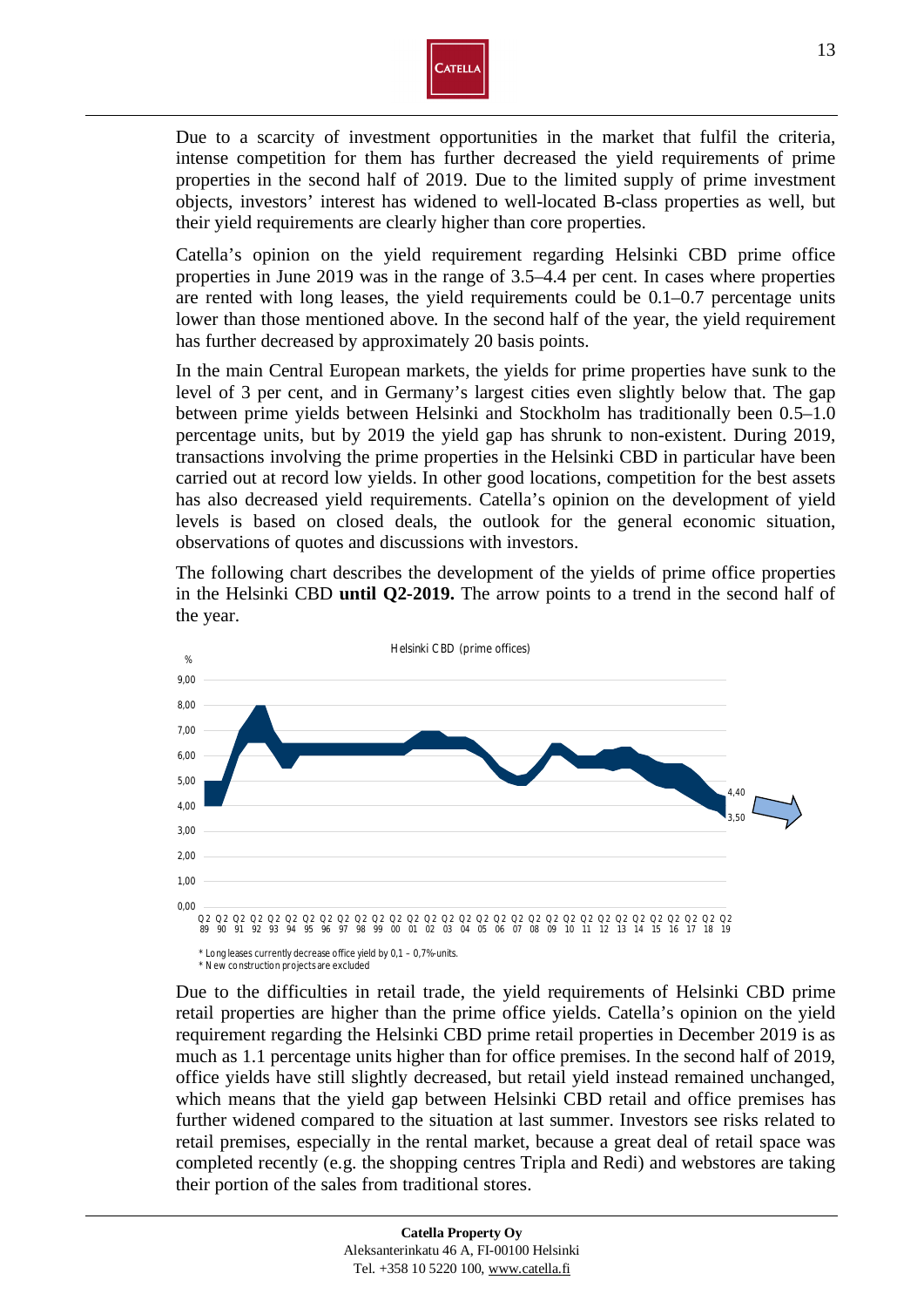

Investors are similarly interested in modern logistics properties as well as other property types, provided that the premises are rented with long lease agreements. Due to strong demand, the decline in yield requirements concerns logistics properties as well, and prime logistics yields have decreased to a level of 5.7 per cent, or even lower if the property has a long lease agreement with reliable tenant. The yield requirements of older industrial and warehouse properties are clearly at a higher level, and the investment interest towards them is rather weak. However, a few new domestic investors have recently entered the market, focusing specifically on older, higher-yield production and warehouse properties.

## **Letting Market**

The letting market of commercial premises was active in 2019 as in the previous two years, but in the future companies are likely becoming more cautious when the outlook for the general economy deteriorates, and decisions on renting new premises are carefully considered. Office rents in Helsinki CBD continue to rise, but the pace is slower than in the previous couple of years. The KTI Office Rent Index for the Helsinki CBD increased by 0.4 per cent in the period September 2018 to September 2019. At its best, the growth rate has been at a level of 6-7 per cent in 2017-2018. However, Helsinki CBD is still the most attractive sub-market in the Helsinki Metropolitan Area's office market. The rental levels of new office agreements have increased also in the other Helsinginniemi area outside the Helsinki CBD and in other good office districts in the HMA, like in Ruoholahti, Keilaniemi and Leppävaara. In general, however, rents have fluctuated in key office sub-markets in the HMA and regional disparities remain high.

Tenants' requirements regarding the quality of premises have increased, particularly in the CBD of the Helsinki city centre. Attractive and comfortable office premises are key in recruiting competent personnel and therefore companies are willing to pay a fairly high rent for modern, high-quality premises that are in good condition and have an attractive location. On the other hand, the demand for outdated offices with a poor location is weak. As a new trend in the office market is for communal co-working premises, they respond to the demand for office rentals, which are needed to satisfy new ways of working.

In Helsinki, prime office rents are clearly lower than in Stockholm but, on the other hand, they are higher than in Berlin, Hamburg, Brussels, Copenhagen and Amsterdam, for instance. However, in the Helsinki Metropolitan Area, the range of office market rents is quite broad. The gross market rent for the best premises in the Helsinki CBD is at a level of 35–38  $\epsilon$ m<sup>2</sup>/month and quotations for smaller premises are at the level of 40  $\mathfrak{m}^2$ /month. However, a typical rent level for accustomed but modern offices in the Helsinki CBD is at a level of 30–35  $\epsilon$ m<sup>2</sup>/month. There are also outdated and modestquality offices in the CDB, so this sub-market has also become polarised into good and worse properties, which means that properties with lower rent levels can be found in good locations as well.

Helsinki Centre (excl. CDB) has a lower office vacancy rate and the reason for the attractiveness of this area is lower rental levels than in CBD. When moving a bit further away from prime locations, office rents may decrease by  $5{\text -}10$   $\Theta$ sqm/month, meaning a level of  $23-28 \Theta_{\text{sgm/month}}$  and still the location is in the city centre.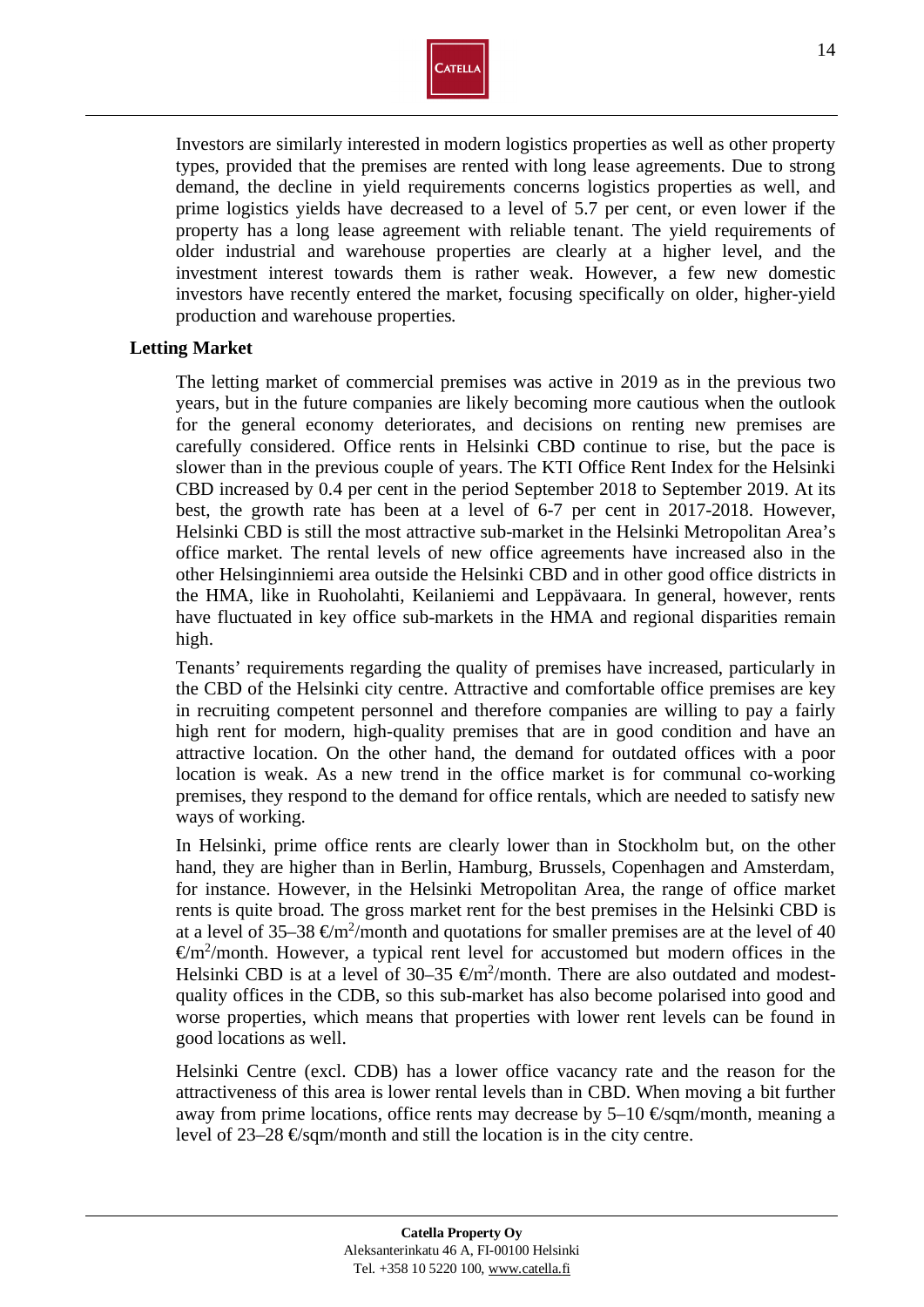

In some office sub-markets outside the Helsinki city centre, the gross rent level remains below 20  $\epsilon$ m<sup>2</sup>/month. On the other hand, in the same area, the office rent level in new buildings are a few euros higher. Generally speaking, outside the best office districts, the rental development in the HMA office market has been quite modest for several years. At the same time, operating expenses have increased. As the general economic situation deteriorates, the possibilities of increasing rents will be weaker in the future. High vacancy rates as well restrict opportunities to increase rents in areas where tenants have several options from which to choose their premises.

The Helsinki Metropolitan Area office market vacancy rate remained unchanged in the second half of 2019 meaning that the big picture of the office letting market in the Helsinki Metropolitan Area is still more or less challenging. In the HMA, the amount of vacant office space is still above one million square metres, but there are districtspecific differences in vacancy rate development. The vacancy rate decreased slightly in the Helsinki city centre, Ruoholahti and Keilaniemi districts. An increase in vacancy rates was seen in the Vallila-Kalasatama-Hakaniemi and Leppävaara districts as well as along Länsiväylä-highway. Vacant premises are concentrated mainly in older buildings, which means that vacancy in new and modern office stock is not as big a problem as could be assumed on the basis of the figures concerning the whole office stock.

According to KTI, on average, some 76,000 sqm of new office premises have been completed annually in the Helsinki Metropolitan Area over the last decade. New construction is mainly focused in Helsinki, where significant projects are underway; for instance, in Pasila, Kalasatama, Jätkäsaari and Telakkaranta. In the future, the focus of office construction seems to be shifting to eastern Espoo. Currently, several projects are planned and under construction, especially in the Keilaniemi and Otaniemi areas. The largest new office project in the Helsinki Metropolitan Area launched in 2019 was NCC's OOPS project in Leppävaara's Hatsinanpuisto area. More efficient space usage and active new construction will leave premises vacant, especially in older office stock, so no significant level correction for vacant office space will be seen in the near future.

According to KTI reports, some 600,000 sqm of office space has gone off the market during the past decade due to conversions to some other use. The pace has accelerated over the past couple of years, with annual depletion reaching approximately 100,000 sqm. Two thirds of the total office stock reduction have been changed to residential use. In the best locations, offices are also being replaced by hotels.

Retail rents hold their ground in Helsinki city centre, but in other submarkets, rental development expectations are neutral or downward. Helsinki was the only city where respondents to the RAKLI-KTI Property Barometer conducted in the autumn evaluated that prime retail rents had increased during the past six months. In all other major Finnish cities, the balance figures of rental outlook were negative, meaning that most respondents expect retail rents to fall rather than rise. However, in Turku and in the Helsinki metropolitan area, most of the respondents expect rents to remain stable.

According to the Finnish Council of Shopping Centres, total sales of shopping centres increased 4.4 per cent in the third quarter of 2019. Total sales growth was the fastest in the history of the Council since late 2012. In the Helsinki Metropolitan Area, shopping centre sales increased by 4.7 per cent and in other major cities by 2.8 per cent compared to the third quarter of 2018. The growth in number of visitors also accelerated, with 1.4 per cent more visitors in July-September than in the same period in 2018.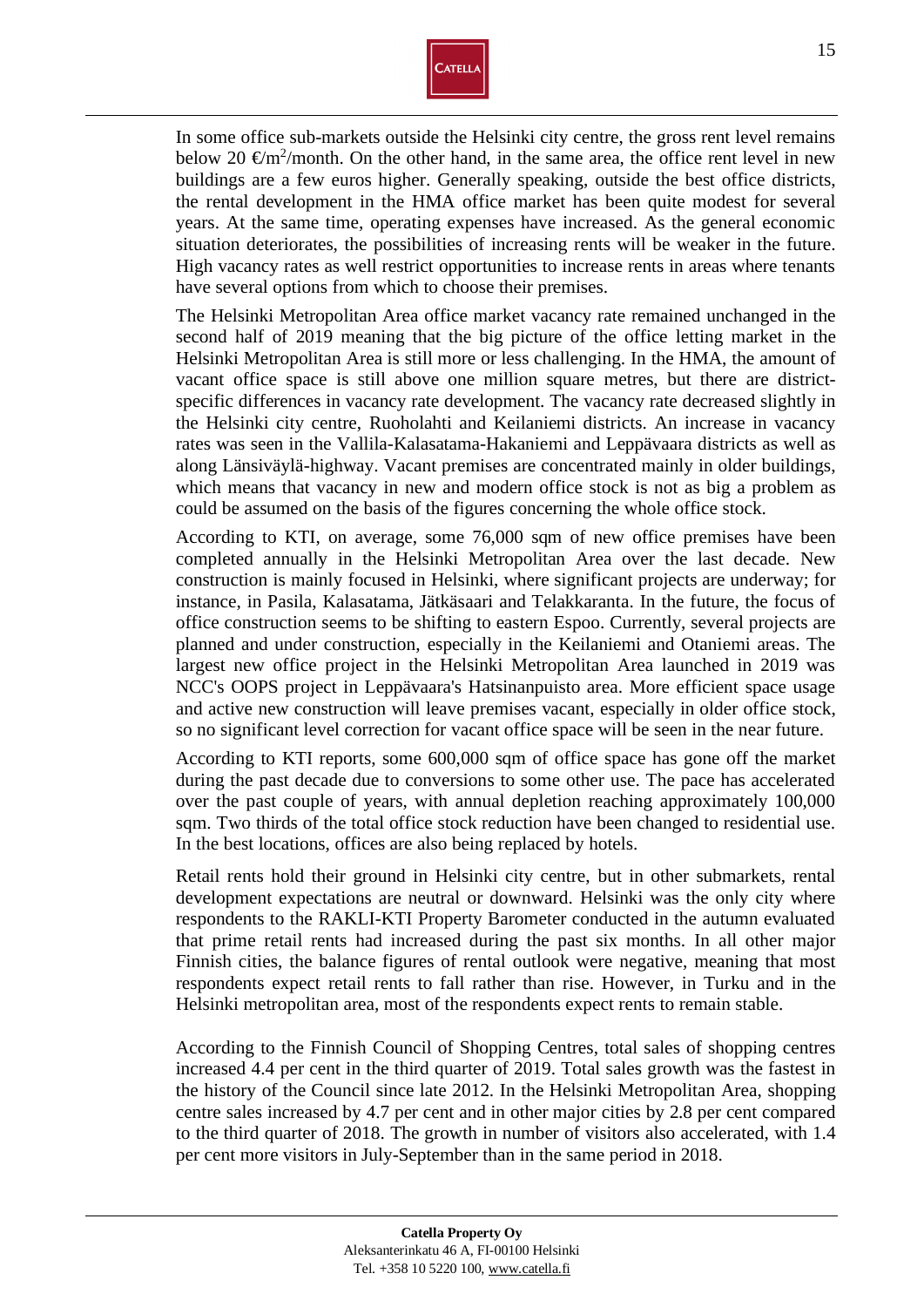

Sales increased in almost all of the industries tracked by the index. The highest growth rate was again recorded for entertainment and leisure services, with sales up 13.7 per cent in July-September compared with the corresponding period in 2018. High growth rates were also recorded in total sales of cafes and restaurants, interior and home goods, and beauty and health products. After a long period of decline, sales of fashion and accessories now turned to increase of 1.6 per cent.

According to Statistics Finland, in January-November 2019 retail sales volume and turnover both increased by 2.6 per cent. Grocery sales volume increased only 0.1 per cent in January-November 2019, but turnover increased by 2.0 per cent. Department store turnover increased by 4.0 per cent and sales volume by 3.4 per cent.

The following chart describes the vacancy rates of different types of premises in the HMA based on Catella's survey at the **end of June 2019**. The arrows point to a trend in the second half of the year.



In the Helsinki Metropolitan Area, the office vacancy rate began to increase in the second half of 2012. The amount of vacant office space peaked in the summer 2017 when the vacancy rate was at about 1.2 million square metres (14.0 per cent). Since then, occupancy rates have improved and, in June 2019, the amount of vacant office space was approximately 1.05 million square metres, representing a vacancy rate of 12.3 per cent. No significant change in vacancy occurred in the second half of 2019. Thus, the amount of vacant space has decreased by about  $150,000 \text{ m}^2$  from the peak, but still the amount of vacant office space is over one million sqm, which is about 180,000 m<sup>2</sup> more than in summer 2012. The vacancy rate of retail premises in June 2019 was 2.9 per cent, and there was no change in vacancy rates for them either during the autumn. By contrast, vacancy rate for industrial and warehouse premises have slightly increased from the 4.0 per cent level in the summer.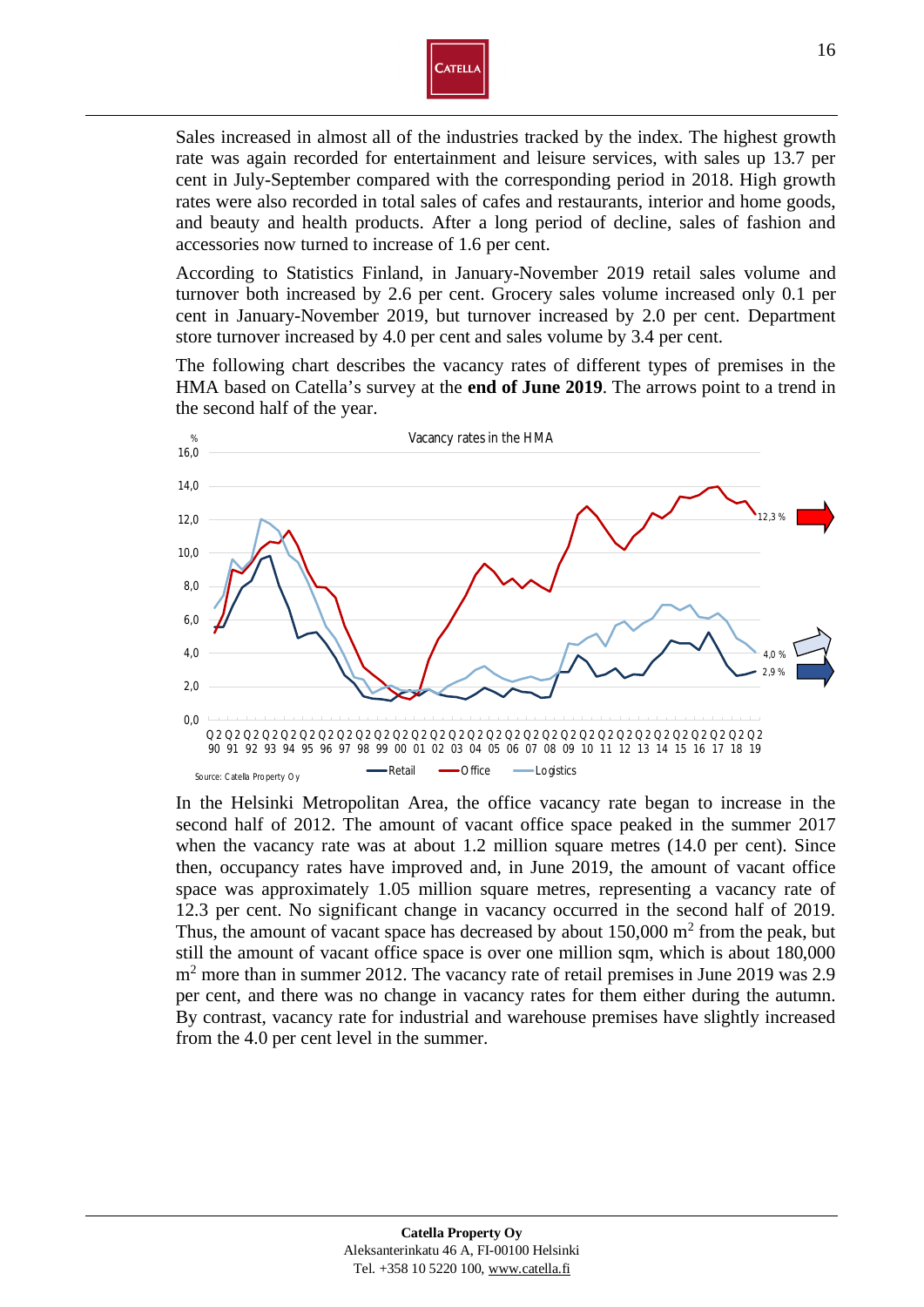

## **RESULTS OF THE VALUATION**

The date of valuation for Sponda's investment properties is 31 December 2019. Hereafter, the key figures on this valuation date have been compared to the key figures in the valuation made on 30 June 2019.

The weighted average net yield requirement in the cash flow calculations was 5.63 per cent (30 June 2019: 5.68 per cent) for the entire investment property portfolio. The initial yield for the investment property portfolio inspected by Catella was 5.16 per cent (30 June 2019: 5.26 per cent).

Sponda no longer monitors the economic occupancy rate of its investment properties according to the instructions of the European Public Real Estate Association (EPRA). Therefore, comparable occupancy rate figures compared to previous inspections are not available.

### **Changes in the Portfolio Structure in 2014**

Since the beginning of 2014, Sponda has modified its portfolio structure so that in certain properties located in the city centres of Helsinki and Tampere the retail premises are part of the shopping centre portfolio and the office premises are part of the office portfolio, while previously the entire property belonged to either the office portfolio or the shopping centre portfolio. Now, premises located in a single building can belong to two different portfolios. This also means that separate cash flow calculations are made for the building's retail and office premises. However, in the valuation, the property is treated as one entity in the sense that, in the cash flow calculations, the office part and the retail part have the same yield requirement, and it is assumed that in a potential transaction situation the object of sale would be the whole property. Therefore, the new portfolio structure did not have any effect on the yield requirements.

In total, the changes in the portfolio structure affected 10 properties, of which three are located in Tampere and seven in the Helsinki city centre. The Forum block properties (six), which were acquired at the beginning of 2016, are also split between the shopping centre portfolio and the office property portfolio.

## **Office Property Portfolio**

Approximately 91 per cent of the value of Sponda's office property portfolio consists of properties located in the Helsinki Metropolitan Area, with the remaining nine per cent located in Tampere, Oulu, Hämeenlinna and Vaajakoski. The properties located in the Helsinki city centre and in Ruoholahti form approximately 77 per cent of the value of the HMA properties, and their proportion of the entire Finnish Office and Retail Portfolio is approximately 70 per cent.

During the second half of 2019, the following properties were divested from the office portfolio:

- Helsinki, Aleksanterinkatu 19 (Aleksi-Hermes)  $(4,300 \text{ m}^2)$
- Helsinki, Aku Korhosentie 8 (Koy Estradi)  $(4, 415 \text{ m}^2)$
- $\bullet$  Helsinki, Itäkatu 11 (7,646 m<sup>2</sup>)
- Espoo, Komentajankatu 5  $(4,430 \text{ m}^2)$
- Espoo, Kivenlahdenkatu 1 (Koy Poijupuisto)  $(3,715 \text{ m}^2)$
- Espoo, Pyyntitie 7 (Koy Tiistilän Miilu)  $(2,740 \text{ m}^2)$
- Espoo, Koy Tiistinhovi  $(2,580 \text{ m}^2)$
- Espoo, Linnoitustie 2B (Koy Quarteton Cello)  $(5,240 \text{ m}^2)$
- Tampere, Hämeenkatu 13A  $(2,640 \text{ m}^2)$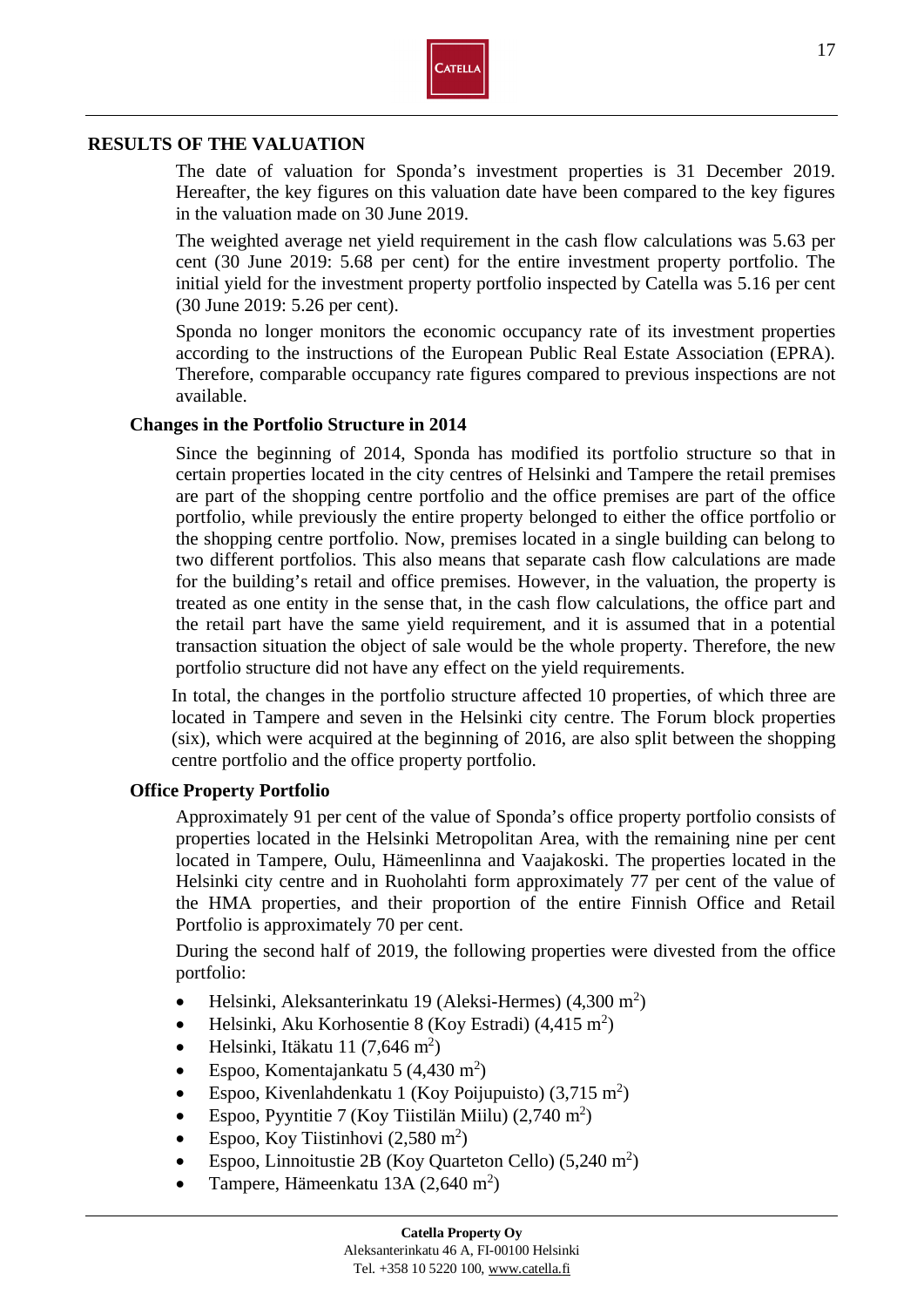

An office property located in Helsinki city centre at the address Arkadiankatu 4–6 is under renovation, and it is interpreted as development property; therefore, in this phase, Catella has not inspected the value of the property, nor is it taken into account when calculating the key figures of the office property portfolio.

Based on Catella's review, the cash flow yield requirements in the office property portfolio were decreased in 26 cases, primarily by 5–50 basis points. The changes mainly concerned properties located in the Helsinki city centre and in Ruoholahti, and they were primarily based on market factors and, in some cases, also on object-specific features. In other locations, the decrease in the cash flow yield requirements was mainly based on object-specific features (e.g. an improved rental situation). The yield requirements were increased in 23 cases, mostly by 10–80 basis points; however, in some individual properties, the increase was larger. The yield increases involved all sub-markets except the Oulu region and the changes were based on object-specific features (e.g. a weakened rental situation) or district-specific changes in the market situation. The biggest increases in yield requirements were due to new building condition information. The fact that yield requirements decreased in some cases and increased in other cases reflects the polarisation between prime properties and other properties that has taken place in the market. In addition, the occupancy rate assumptions were updated in several cases.

The weighted average net yield requirement in the cash flow calculations was 5.85 per cent for the entire portfolio (30 June 2019: 5.93 per cent). The initial yield for the portfolio inspected by Catella was 5.36 per cent (30 June 2019: 5.50 per cent).

## **Shopping Centre Property Portfolio**

The number of assets in the shopping centre portfolio increased at the beginning of 2014 to 24 (previously 16) due to the structural portfolio changes described above. Catella did not inspect one of these properties because it is an unfinished development property included in the Citycenter complex. Six properties (a total of  $44,080 \text{ m}^2$ ) located in the Forum block were bought into this portfolio in the first half of 2016. A new asset for Catella's inspection in the second half of 2018 was shopping centre Ratina in Tampere  $(52,850 \text{ m}^2)$ . During the second half of 2019, one asset, Aleksanterinkatu 19, Helsinki  $(4,000 \text{ m}^2)$ , was divested from the portfolio. The portfolio now has 28 assets.

Approximately 66 per cent of the value of the shopping centre property portfolio consists of properties located in the Helsinki Metropolitan Area, with the remaining 34 per cent located in Tampere and Oulu.

Based on Catella's review, the cash flow yield requirements in the shopping centre property portfolio were decreased in eight cases, mainly by 10–40 basis points; however, in some individual properties, the increase was larger (e.g. Koy Helsingin Vanhanlinnantie 3, which has a new long lease agreement). All decreases concerned properties located in the Helsinki Metropolitan Area. The yield requirements were increased by 20–150 basis points in 13 properties. For example, the yield requirement for all 10 properties in Zeppelin Shopping Centre was raised, and the largest increase in yield requirements focused on this particular shopping centre. The remaining three increased yield requirements were applied to properties located in Tampere. The changes in yield requirements were primarily based on local market factors and secondarily on object-specific features.

Tel. +358 10 5220 100, www.catella.fi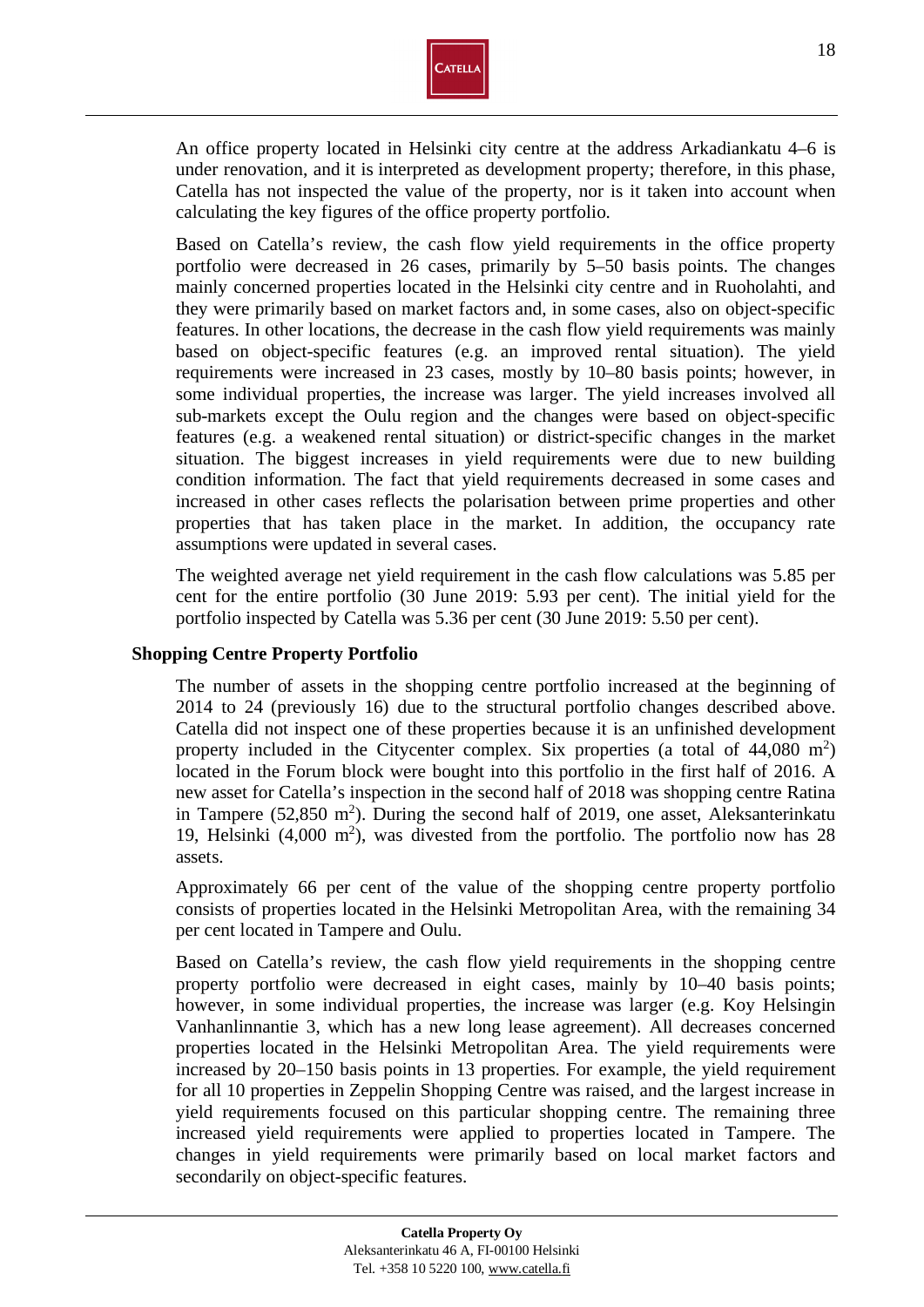

The weighted average net yield requirement in the cash flow calculations for the shopping centre property portfolio inspected by Catella was 5.16 per cent (30 June 2019: 5.20 per cent). The initial yield for the portfolio was 4.80 per cent (30 June 2019: 4.85 per cent).

## **Logistics Property Portfolio**

With the exception of one property, the properties in the logistics portfolio are located in the Helsinki Metropolitan Area. The sizes of the properties vary so that the smallest objects are  $2,000-3,000$  m<sup>2</sup> in size but, after the sale of the Vuosaari properties, there are only a few objects left over the size of  $10,000$  m<sup>2</sup>, and the largest property is approximately  $15,000 \text{ m}^2$  in size.

No properties were divested from the logistics portfolio since Catella's previous inspection. Also, no new acquisitions have been made. MREC Karapellontie 4 C has been excluded from Catella's review because it has been valued as an unbuilt site by another valuation company.

Based on Catella's review, the cash flow yield requirement in the logistics property portfolio was increased in one case by 20 basis points and decreased in one case by 10 basis points. The weighted average net yield requirement in the cash flow calculations was 9.36 per cent (30 June 2019: 9.37 per cent) for the entire logistics property portfolio. The initial yield for the logistics property portfolio inspected by Catella was 7.81 per cent (30 June 2019: 8.04 per cent).

## **Summary**

In our opinion, the yield requirements and market rent assumptions used in Sponda's valuation calculations correspond to the actual market yields and rents on the date of valuation.

Some properties in the office and retail portfolio as well as the logistics portfolio have unused building rights, but the value of the unused building rights has not been taken into account when calculating the aforementioned initial yields. The properties in the shopping centre portfolio do not have any unused building rights.

No portfolio-specific data on occupancy rates was available for this inspection.

The scarcity of prime properties for sale and the strong demand for these have further decreased yield requirements in the second half of 2019, especially in the Helsinki city centre and other attractive office districts. Regarding Sponda's assets, the changes in the cash flow yield requirements were caused primarily by market factors and secondarily by object-specific changes or characteristics related to factors such as the location, technical condition, current rental situation and future rentability of the premises.

Sponda has revised the operating costs of the properties in connection with this valuation and according to the obtained information Sponda has updated the operating costs of each property based on the realised operating costs from 2018, the budgeted operating costs for 2019 and the forecast for operating costs for 2019. From these three figures, the best estimate for the long-term operating cost level was used in the valuation; in most properties, the operating costs increased. In connection with this inspection, Catella did not have detailed information available regarding the factors that affected the operating cost level, nor could Catella have any influence on the operating cost levels used in the calculation.